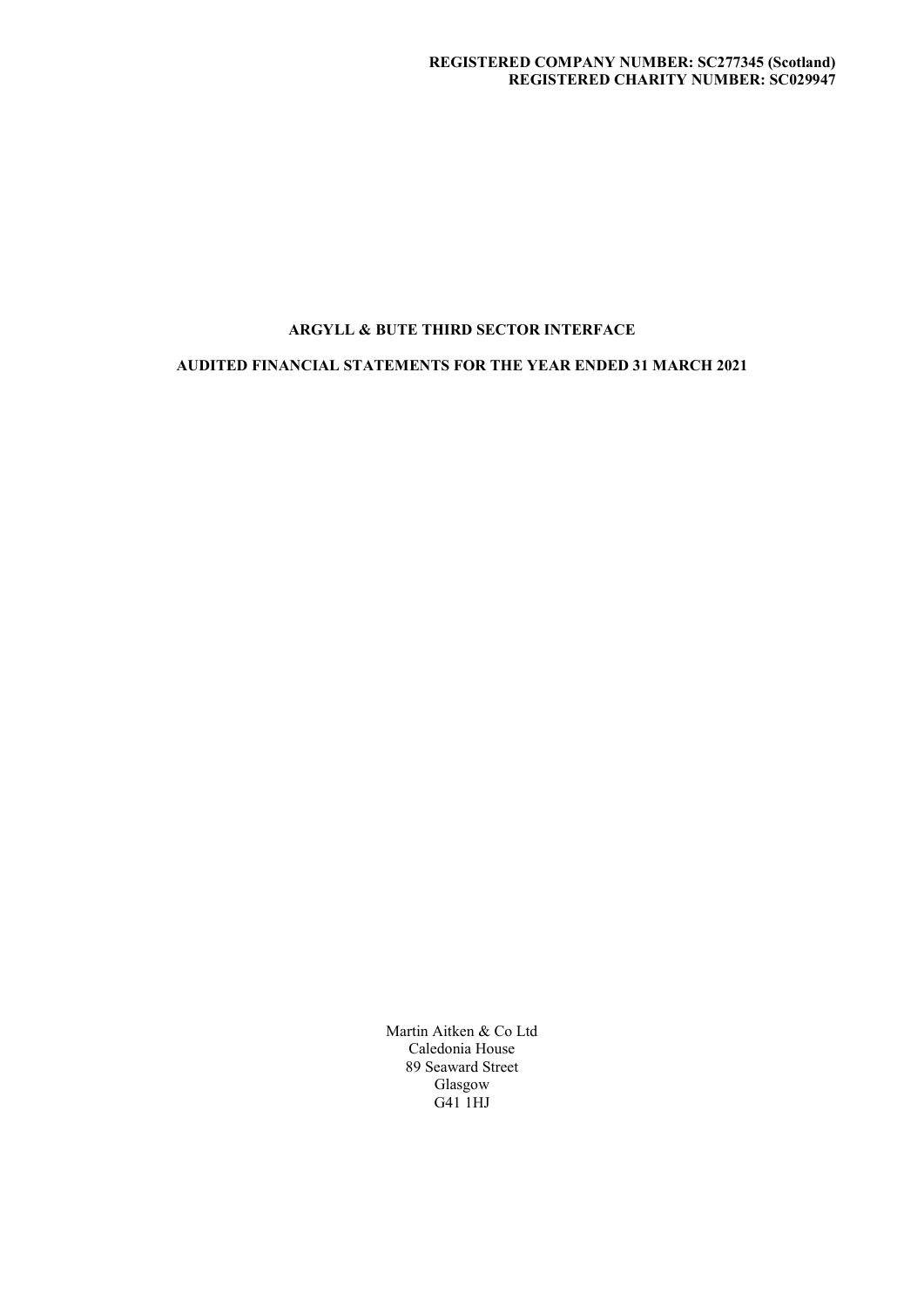# CONTENTS OF THE FINANCIAL STATEMENTS FOR THE YEAR ENDED 31 MARCH 2021

|                                                   |              | Page            |  |
|---------------------------------------------------|--------------|-----------------|--|
| <b>Report of the Trustees</b>                     | $\mathbf{1}$ | to 5            |  |
| <b>Report of the Independent Auditor</b>          |              | $6\text{ to }8$ |  |
| <b>Statement of Financial Activities</b>          |              | 9               |  |
| <b>Balance Sheet</b>                              |              | 10              |  |
| <b>Cash Flow Statement</b>                        |              | 11              |  |
| <b>Notes to the Cash Flow Statement</b>           |              | 12              |  |
| <b>Notes to the Financial Statements</b>          |              | 13 to 23        |  |
| <b>Detailed Statement of Financial Activities</b> |              | 24              |  |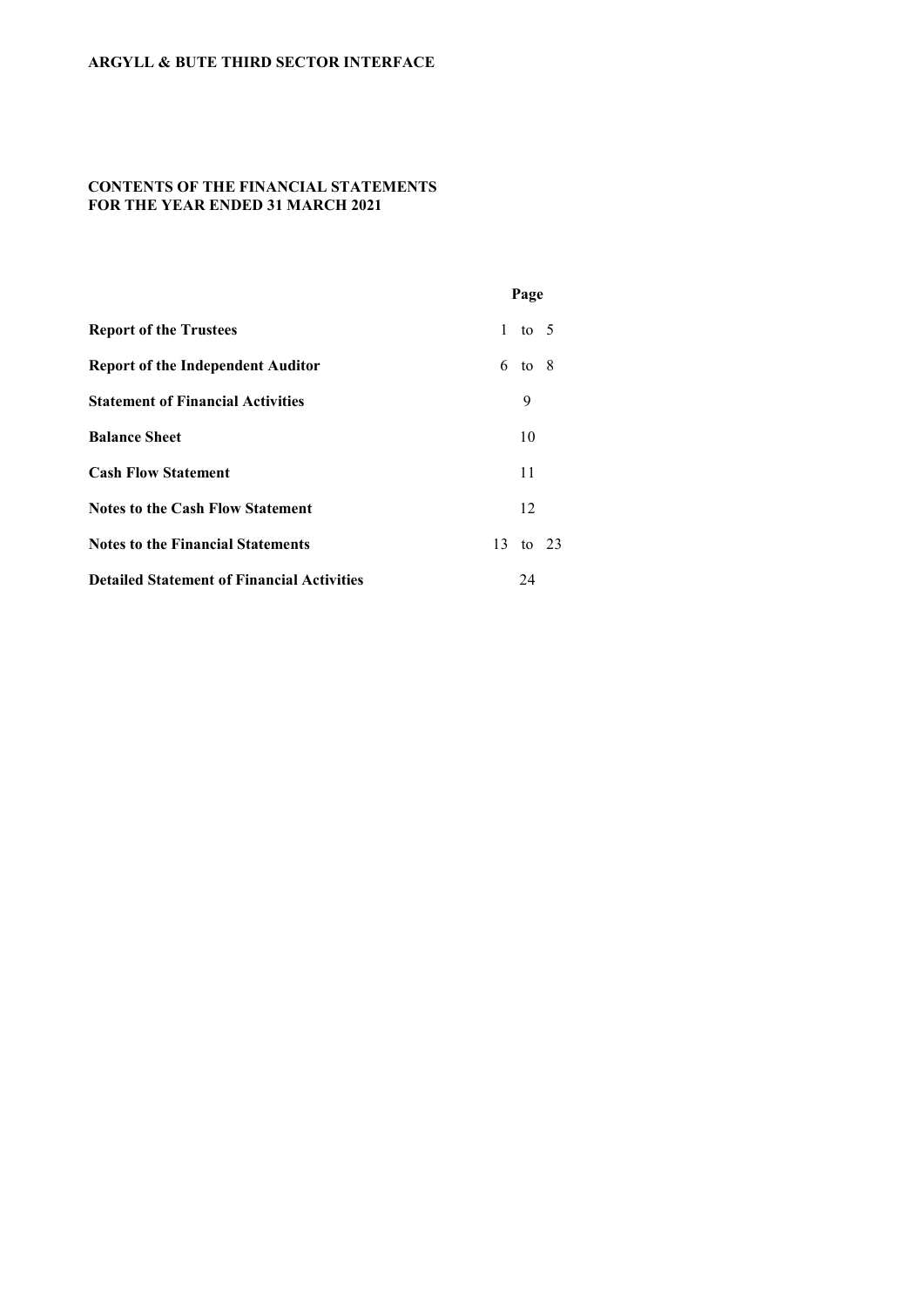## REPORT OF THE TRUSTEES FOR THE YEAR ENDED 31 MARCH 2021

The Trustees are pleased to present their report, together with the financial statements for the year ended 31 March 2021.

The focus of our core activities, and therefore our impact, has been significantly affected this year by realigning our activity towards the response to Covid-19 and latterly to activities related to recovery and renewal. A significant number of third sector organisations successfully transitioned their services to online/telephone support and delivery whilst others such as building based services had to mothball their services. The impact on third sector organisations on their staff, volunteers, activities and their finances is therefore highly varied. However, we have continued to directly support third sector organisations - charities, social enterprises and community groups in new ways including online, via phone and through advocacy. We have also continued to represent Argyll and Bute's third sector at national and local levels, including through the TSI Scotland national network where the 32 TSI's across Scotland join together to influence national policy and practice affecting third sector organisations and interests. We have also been strong advocates for third sector interests with our statutory partners in Argyll and Bute, including through the local Community Planning Partnership (CPP) and Argyll and Bute Health and Social Care Partnership (HSCP).

Our financial statements have been prepared in accordance with the accounting policies set out in note 1 to the accounts and comply with the charity's Articles of Association, the Charities and Trustee Investment (Scotland) Act 2005, the Charities Accounts (Scotland) Regulations 2006 (as amended), the Companies Act 2006 and Accounting and Reporting by Charities: Statement of Recommended Practice applicable to charities preparing their accounts in accordance with the Financial Reporting Standard applicable in the UK and Republic of Ireland.

## Our Mission

'To be a self- sustaining social enterprise which is the 'go to' organisation for the third sector, volunteers and community actions; to be influential and engaged across a wide range of strategic partnerships; to act as a knowledge hub and training provider and a key player in leading and developing business development and awareness; an effective contributor to the economic, environmental and social health of Argyll & Bute'.

### OBJECTIVES AND ACTIVITIES

On 1st October 2018, grant conditions changed for TSI's across Scotland, defining 4 distinct areas of delivery:

### Knowledge

To be a central source of knowledge about:

- The Third Sector locally;
- Local and National policy and how it might affect local Third Sector (TS), communities and citizens;
- How Third Sector can contribute to those agendas.

### Voice

Ensuring a strong Third Sector voice at strategic level within local planning structures and nationally.

### **Capacity**

Developing the capacity of volunteering, community groups, voluntary organisations and social enterprise to achieve positive change.

## Connect

Providing leadership, vision and co-ordination to the local Third Sector to better respond to local priorities (at local authority level), including through partnership and collaboration.

In addition: Work contructively with Scottish Government, local partners and third sector in responding to Covid-19, as required.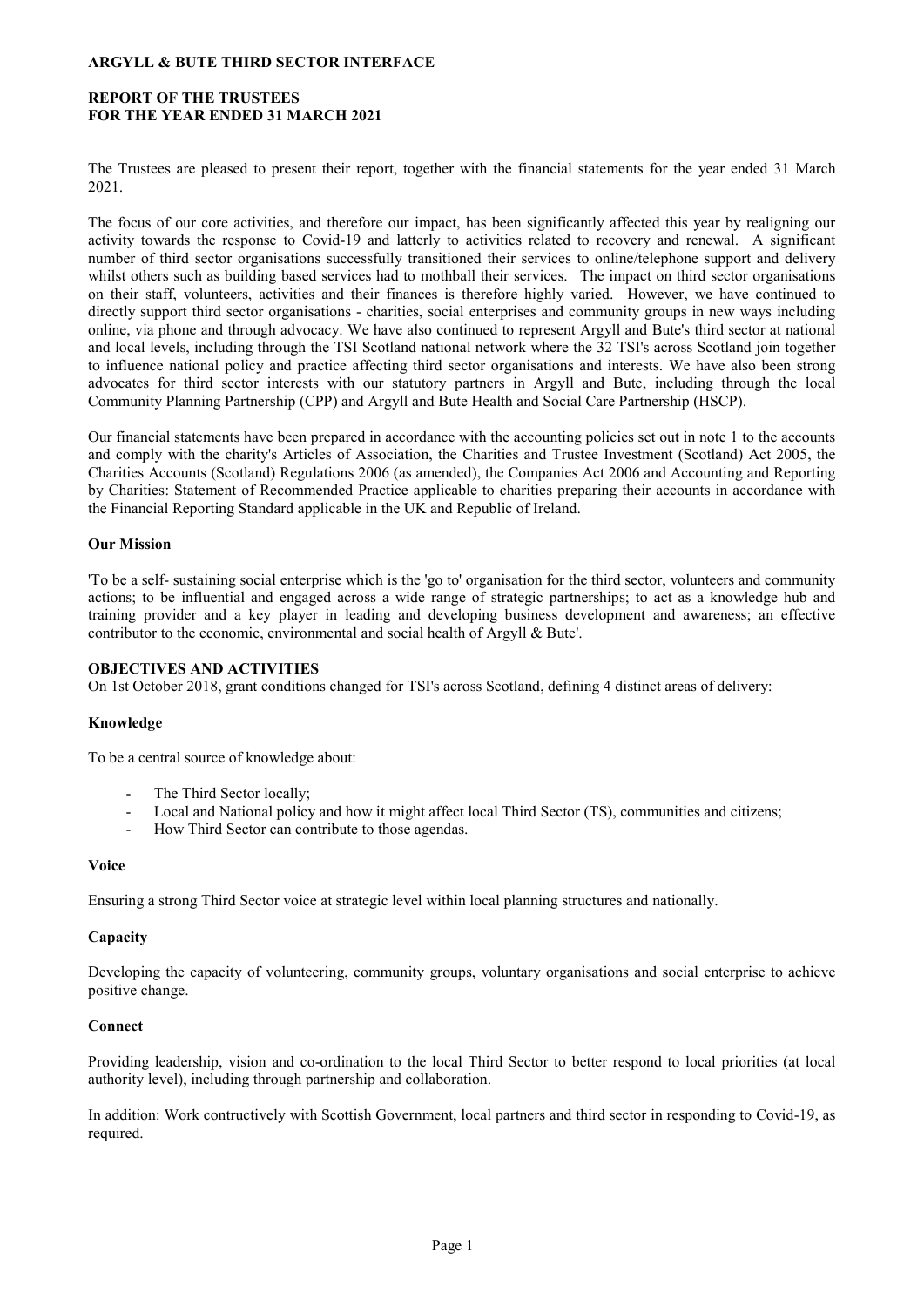## REPORT OF THE TRUSTEES FOR THE YEAR ENDED 31 MARCH 2021

### ACHIEVEMENT AND PERFORMANCE

The key feature of the year from April 2020 to March 2021 has been the TSI's role in the COVID response in Argyll and Bute. The TSI was involved in the response through its membership of the Caring for People Partnership, comprising Argyll and Bute Council, HSCP and TSI.

The TSI delivered two services on behalf of Caring for People. The first was the Volunteerargyllandbute website and associated tasks such as targeted volunteer recruitment through social media, training of volunteer coordinators and issue of volunteer ID badges. This service was fully integrated with the council's contact centre for the duration of the response. Over 1000 people were recruited in total.

The other service delivered was the Befriending or "keeping-in-touch" service which provided telephone support to those isolated at home, especially those who were shielding.

The high profile of volunteerargyllandbute during the response provided the new site excellent publicity ahead of its planned launch to TSOs. Work is ongoing to encourage greater use of the site as move beyond emergency planning uses for volunteers.

The befriending service has now been mainstreamed within 1000 Voices where support continues to be offered.

During the lockdown we also launched "Together Argyll and Bute" on facebook. This service continued to offer daily challenges, quizzes etc and was latterly delivered by the 1000 Voices team until the end of the project.

By the end of 2020/21, in line with our commitment to the third sector in 2017 to cease direct service provision to individuals, the TSI was delivering only one remaining project - 1000 Voices - which completed in March 2021. The 1000 Voices project supported older people to become more connected, and was jointly funded by Big Lottery and the Argyll & Bute Health and Social Care Partnership. Final project results have been reported to funders but during 2020-21 for our clients who are online, we established a closed pan-Argyll facebook group, where we brought 276 individuals together to compete in over 430 quizzes, picture puzzles and riddles to keep their brains active. We also had ten themed weeks, focusing on things such as eating well on a budget.

Finally, in early April 2021, we launched the Argyll Community Lottery which will bring much needed additional funds to a wide range of charities and voluntary organisations.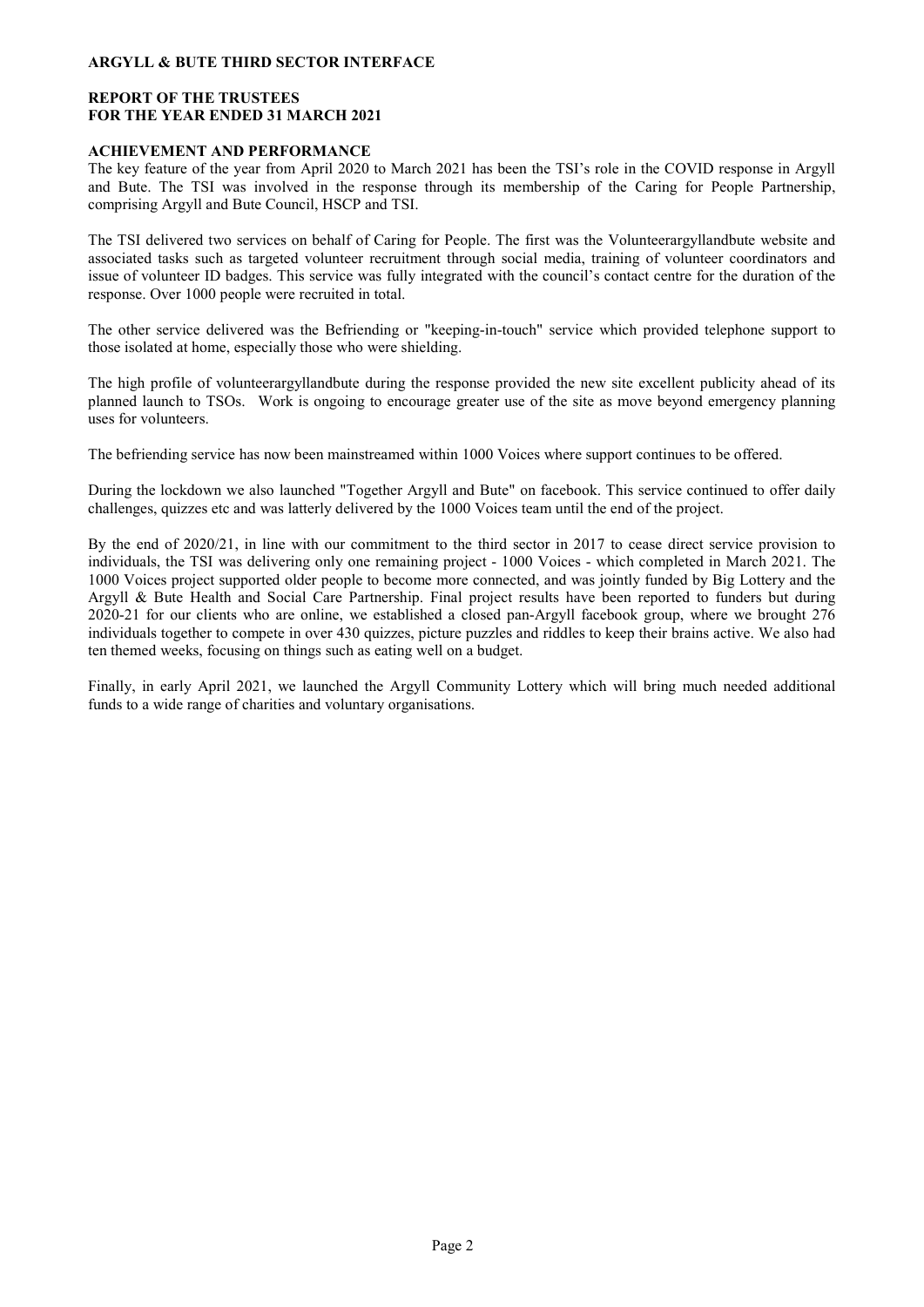## REPORT OF THE TRUSTEES FOR THE YEAR ENDED 31 MARCH 2021

### FINANCIAL REVIEW

It is confirmed that the TSI's funds remain in good shape. There are no cash flow issues. All expenditure from Restricted funds has been used in direct support of the activities stipulated by the nature of the restriction.

The charity currently has total funds of £544,552 (2020: £373,495), of which £Nil (2020: £18,417) are restricted, leaving unrestricted funds of £544,552 (2020: £355,078). The Board of the TSI has taken the decision to designate some of these reserves. £3,510 (2020: £Nil) represents amounts tied up in fixed assets. £175,000 (2020: £Nil) has been designated to allow the board and CEO flexibility over the next two years to make investments required to support the refreshed TSI strategy by supporting the third sector in developing its service delivery capacity and the sector's ability to bid for contracts and grants where appropriate. £Nil (2020: £40,000) has been designated to support the business plan as the TSI moves away from project delivery and seeks to in future diversify its income from alternative sources.

The Trustees have a target of free reserves of approximately three months' expenditure, which is in line with OSCR guidance on reserves policy. Based on 2020/21 expenditure levels, this would equate to approximately £114,000 in 2021/22.

Reserves are held by the organization for the following purposes:

To ensure that the charity can continue to provide a stable and high-quality service to those who need it;

- To provide working capital when funding is paid in arrears;
- - To meet unexpected costs such as staff cover as a result of illness, maternity leave and paternity leave, and legal costs for defending the charity's interests;
	- To replace equipment as it wears out;
	- -

To meet contractual liabilities if the organization has to close. This includes redundancy pay, amounts due

 to creditors and commitments under leases.

From time to time funding has certain restrictions, which means that by law it must be held in a restricted reserve until it is spent in line with the funding agreement or contract. Over this last year we have therefore held levels of restricted reserves and it is important to be clear that these funds can only be expended according to the agreement with funders; we do not therefore have access or availability for expenditure of our choosing.

Following designation of funds to support the core programme, as outlined above, Argyll and Bute TSI has reserves of £379,552 (2020: £315,078) available to cover any costs involved in the TSI continuing and completing projects and making statutory redundancy payments to staff should funding be withdrawn.

### KEY RISKS FACING THE CHARITY

The Trustees consider the following to be the key risks facing the charity, and noted the related mitigating actions taken to address these:

| <b>Risk</b>                                                                              | <b>Mitigation</b>                                                                                                                                               |
|------------------------------------------------------------------------------------------|-----------------------------------------------------------------------------------------------------------------------------------------------------------------|
| Level of grant funding from Scottish Government to<br>support core programme is reduced. | Representation of the Argyll and Bute case with, and<br>through, key stakeholders, focusing on challenges of rural<br>and remote rural areas.                   |
|                                                                                          | Demonstrating and evidencing the impact and social value<br>of Argyll and Bute TSI interventions to central and local<br>government and other key stakeholders. |
| Increasing dependency on an annual core grant.                                           | Growth of "interface" related services in Argyll and Bute.                                                                                                      |
|                                                                                          | Identify alternative secondary sources of funding.                                                                                                              |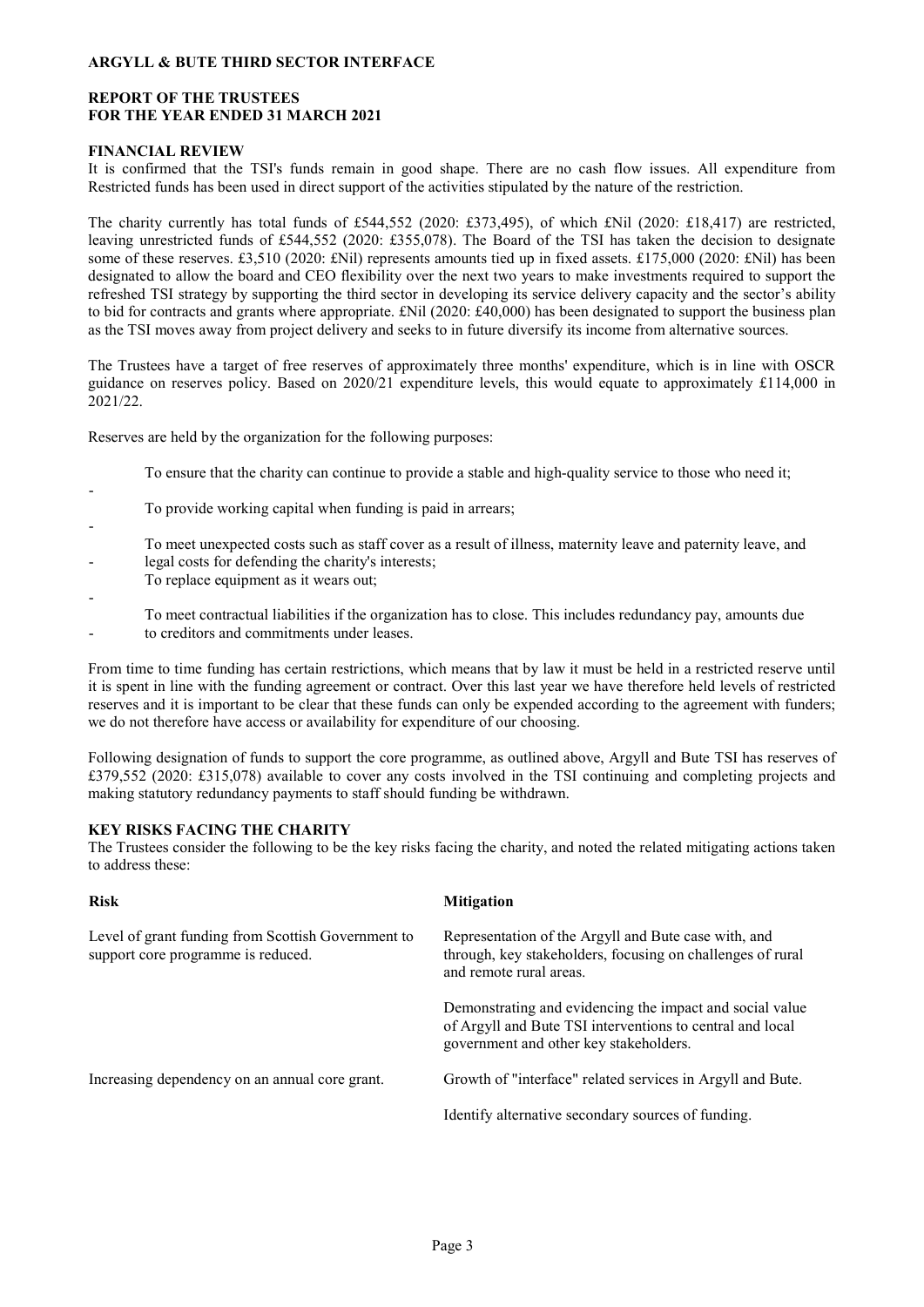## REPORT OF THE TRUSTEES FOR THE YEAR ENDED 31 MARCH 2021

### STRUCTURE, GOVERNANCE AND MANAGEMENT

Argyll & Bute Third Sector Interface is a registered charity and a company limited by guarantee. There are no subsidiary undertakings. The organisation is subject to its governing document; the Articles of Association.

The Key Management personnel of the charity are considered to be the Trustees and the CEO. The level of remuneration of key management personnel is determined by the board. The charity's Trustees have overall ownership of governance and strategy i.e. the direction of the organisation. Operational management and decision-making are delegated to the Chief Executive Officer. There are regular formal meetings of Trustees as the A&BTSI Board, and also more informal meetings with the Chief Executive and management team.

In March 2021 the board appointed a new CEO following the departure of the previous CEO who had completed three years and moved on to a new CEO role within the third sector.

The Board is elected at our Annual General Meeting and any appointments between AGM's are made in accordance with our written constitution.

There is an induction process for all Trustees, plus ongoing training. Trustees must commit to acting in the best interests of the organisation, and to declaring any interests/potential conflicts of interest in the relevant register. Trustees are also expected to accept and abide by our Standards of Trustee Conduct.

The TSI has no subsidiary undertakings. However, we work in partnership as opportunities arise and actively support other organisations as part of our remit. We also work closely with our colleagues in the public sector where this benefits our core constituency in Argyll & Bute.

REFERENCE AND ADMINISTRATIVE DETAILS Registered Company number

SC277345 (Scotland)

Registered Charity number SC029947

Registered office

27a Front Street Inveraray Argyll PA32 8UY

**Trustees** 

L M Ahlquist P J A McDill J M Moffat (resigned 25/1/2021) J F Stevens N A Porciani (appointed 22/9/2020) J W Sharp (appointed 22/9/2020)

Company Secretary P J A McDill

Auditor

Martin Aitken & Co Ltd Caledonia House 89 Seaward Street Glasgow G41 1HJ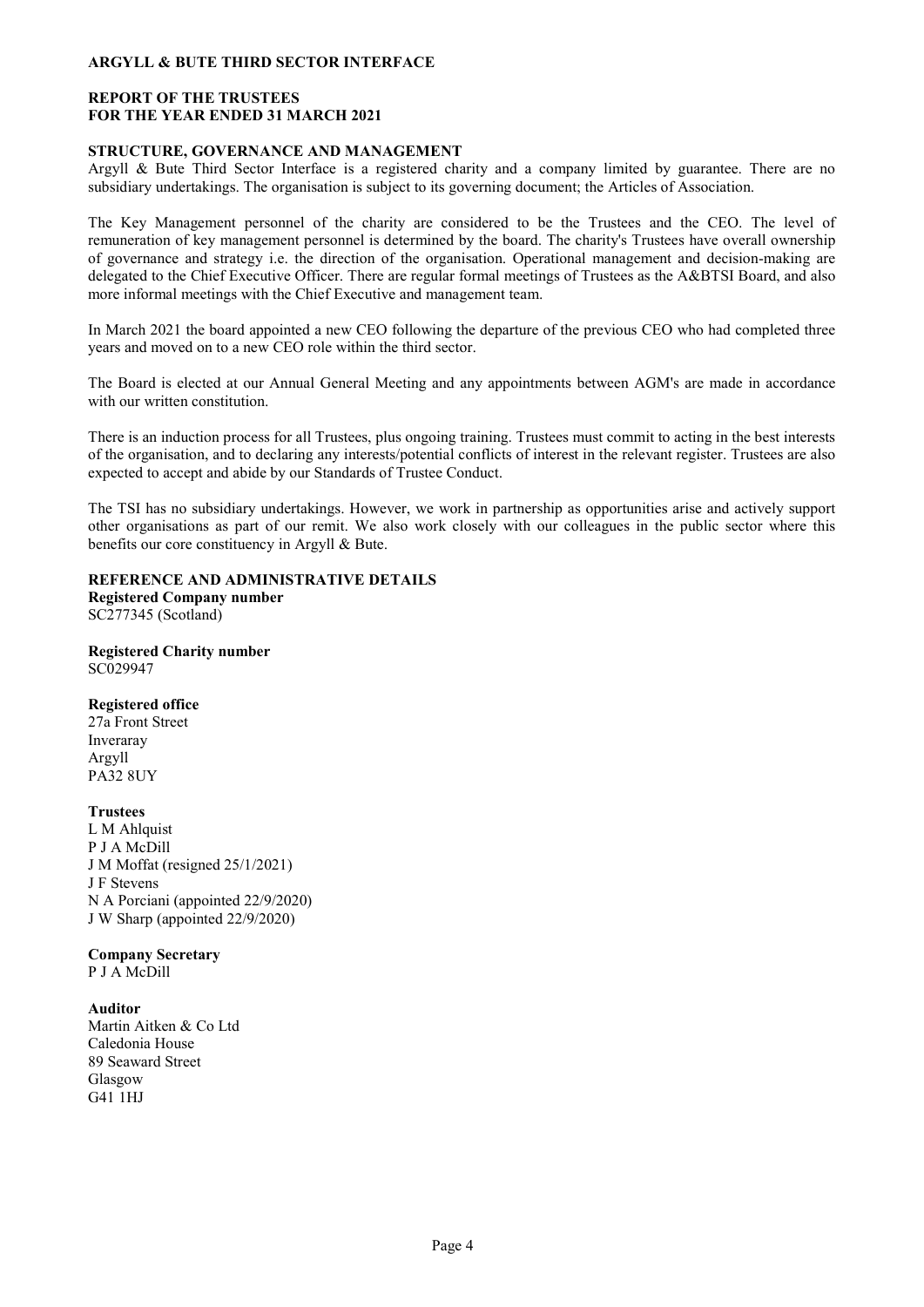## REPORT OF THE TRUSTEES FOR THE YEAR ENDED 31 MARCH 2021

# REFERENCE AND ADMINISTRATIVE DETAILS

Advisers Unity Trust Bank Nine Brindley Place Birmingham B1 2HB

## STATEMENT OF TRUSTEES' RESPONSIBILITIES

The trustees (who are also the directors of Argyll & Bute Third Sector Interface for the purposes of company law) are responsible for preparing the Report of the Trustees and the financial statements in accordance with applicable law and United Kingdom Accounting Standards (United Kingdom Generally Accepted Accounting Practice) including Financial Reporting Standard 102 "The Financial Reporting Standard applicable in the UK and Republic of Ireland"

Company law requires the trustees to prepare financial statements for each financial year which give a true and fair view of the state of affairs of the charitable company and of the incoming resources and application of resources, including the income and expenditure, of the charitable company for that period. In preparing those financial statements, the trustees are required to

- select suitable accounting policies and then apply them consistently;
- observe the methods and principles in the Charity SORP;
- make judgements and estimates that are reasonable and prudent;
- prepare the financial statements on the going concern basis unless it is inappropriate to presume that the charitable company will continue in business.

The trustees are responsible for keeping proper accounting records which disclose with reasonable accuracy at any time the financial position of the charitable company and to enable them to ensure that the financial statements comply with the Companies Act 2006. They are also responsible for safeguarding the assets of the charitable company and hence for taking reasonable steps for the prevention and detection of fraud and other irregularities.

In so far as the trustees are aware:

- there is no relevant audit information of which the charitable company's auditor is unaware; and
- the trustees have taken all steps that they ought to have taken to make themselves aware of any relevant audit information and to establish that the auditor is aware of that information.

# AUDITOR

The auditors, Martin Aitken & Co Ltd, were appointed during this financial year and will be proposed for re-appointment at the forthcoming Annual General Meeting.

Approved by order of the board of trustees on ............................................. and signed on its behalf by:

........................................................................ P J A McDill - Trustee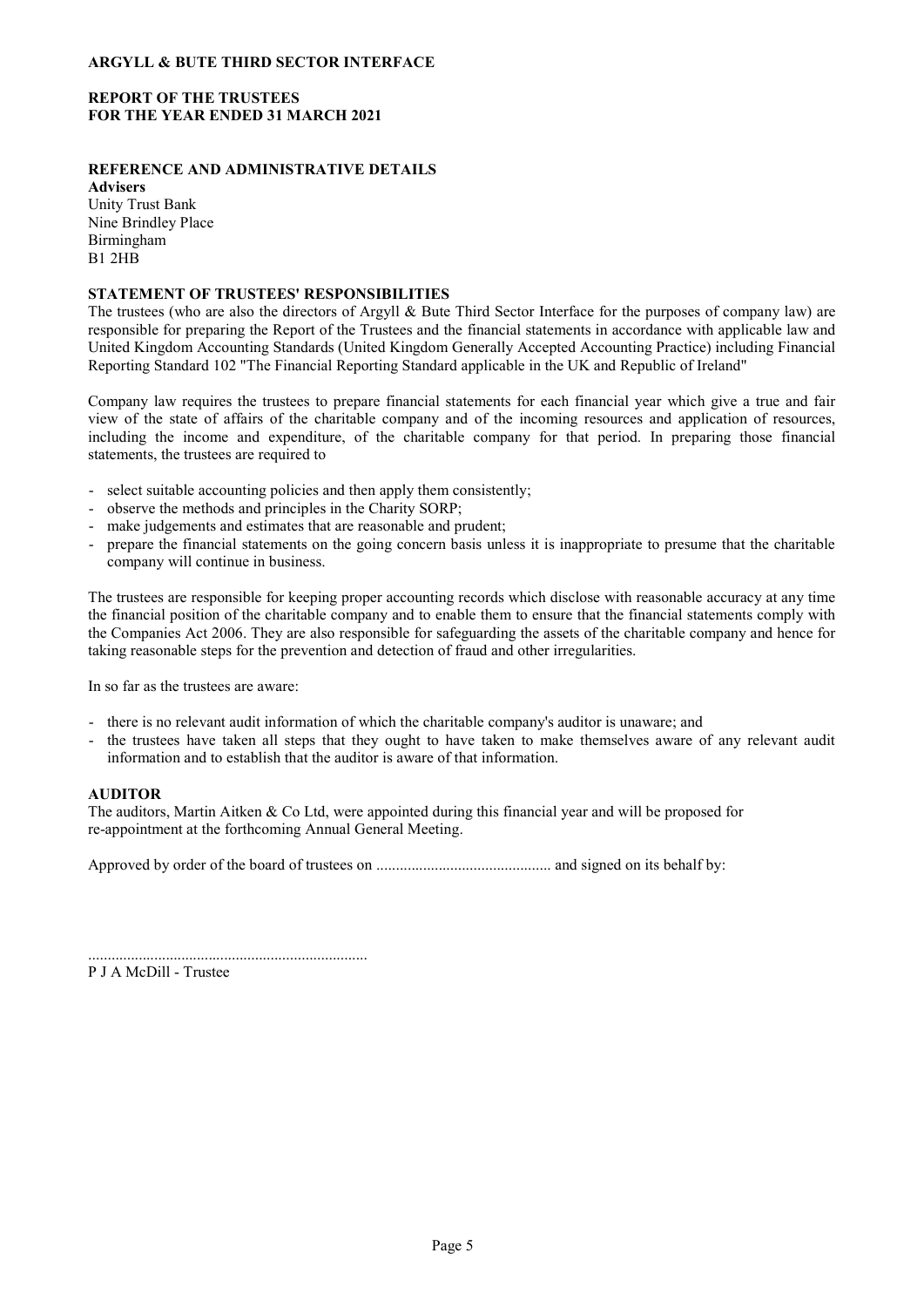### REPORT OF THE INDEPENDENT AUDITOR TO THE TRUSTEES AND MEMBERS OF ARGYLL & BUTE THIRD SECTOR INTERFACE

### Opinion

I have audited the financial statements of Argyll & Bute Third Sector Interface (the 'charitable company') for the year ended 31 March 2021 which comprise the Statement of Financial Activities, the Balance Sheet, the Cash Flow Statement and notes to the financial statements, including a summary of significant accounting policies. The financial reporting framework that has been applied in their preparation is applicable law and United Kingdom Accounting Standards (United Kingdom Generally Accepted Accounting Practice), including Financial Reporting Standard 102 'The Financial Reporting Standard applicable in the UK and Republic of Ireland'.

In our opinion the financial statements:

- give a true and fair view of the state of the charitable company's affairs as at 31 March 2021 and of its income and expenditure, for the year then ended;
- have been properly prepared in accordance with United Kingdom Generally Accepted Accounting Practice; and
- have been prepared in accordance with the requirements of the Companies Act 2006, the Charities and Trustee Investment (Scotland) Act 2005 and regulation 8 of the Charities Accounts (Scotland) Regulations 2006 (as amended).

### Basis for opinion

I conducted my audit in accordance with International Standards on Auditing (UK) (ISAs (UK)) and applicable law. My responsibilities under those standards are further described in the Auditor responsibilities for the audit of the financial statements section of my report. I am independent of the charitable company in accordance with the ethical requirements that are relevant to my audit of the financial statements in the UK, including the FRC's Ethical Standard, and the provisions available for small entities, in the circumstances set out in note 18 to the financial statements, and I have fulfilled my other ethical responsibilities in accordance with these requirements. I believe that the audit evidence I have obtained is sufficient and appropriate to provide a basis for my opinion.

### Conclusions relating to going concern

In auditing the financial statements, I have concluded that the trustees' use of the going concern basis of accounting in the preparation of the financial statements is appropriate.

Based on the work I have performed, I have not identified any material uncertainties relating to events or conditions that, individually or collectively, may cast significant doubt on the charitable company's ability to continue as a going concern for a period of at least twelve months from when the financial statements are authorised for issue.

My responsibilities and the responsibilities of the trustees with respect to going concern are described in the relevant sections of this report.

# Other information

The trustees are responsible for the other information. The other information comprises the information included in the Annual Report, other than the financial statements and my Report of the Independent Auditor thereon.

My opinion on the financial statements does not cover the other information and, except to the extent otherwise explicitly stated in my report, I do not express any form of assurance conclusion thereon.

In connection with my audit of the financial statements, my responsibility is to read the other information and, in doing so, consider whether the other information is materially inconsistent with the financial statements or my knowledge obtained in the audit or otherwise appears to be materially misstated. If I identify such material inconsistencies or apparent material misstatements, I am required to determine whether this gives rise to a material misstatement in the financial statements themselves. If, based on the work I have performed, I conclude that there is a material misstatement of this other information, I am required to report that fact. I have nothing to report in this regard.

### Opinions on other matters prescribed by the Companies Act 2006

In my opinion, based on the work undertaken in the course of the audit:

- the information given in the Report of the Trustees for the financial year for which the financial statements are prepared is consistent with the financial statements; and
- the Report of the Trustees has been prepared in accordance with applicable legal requirements.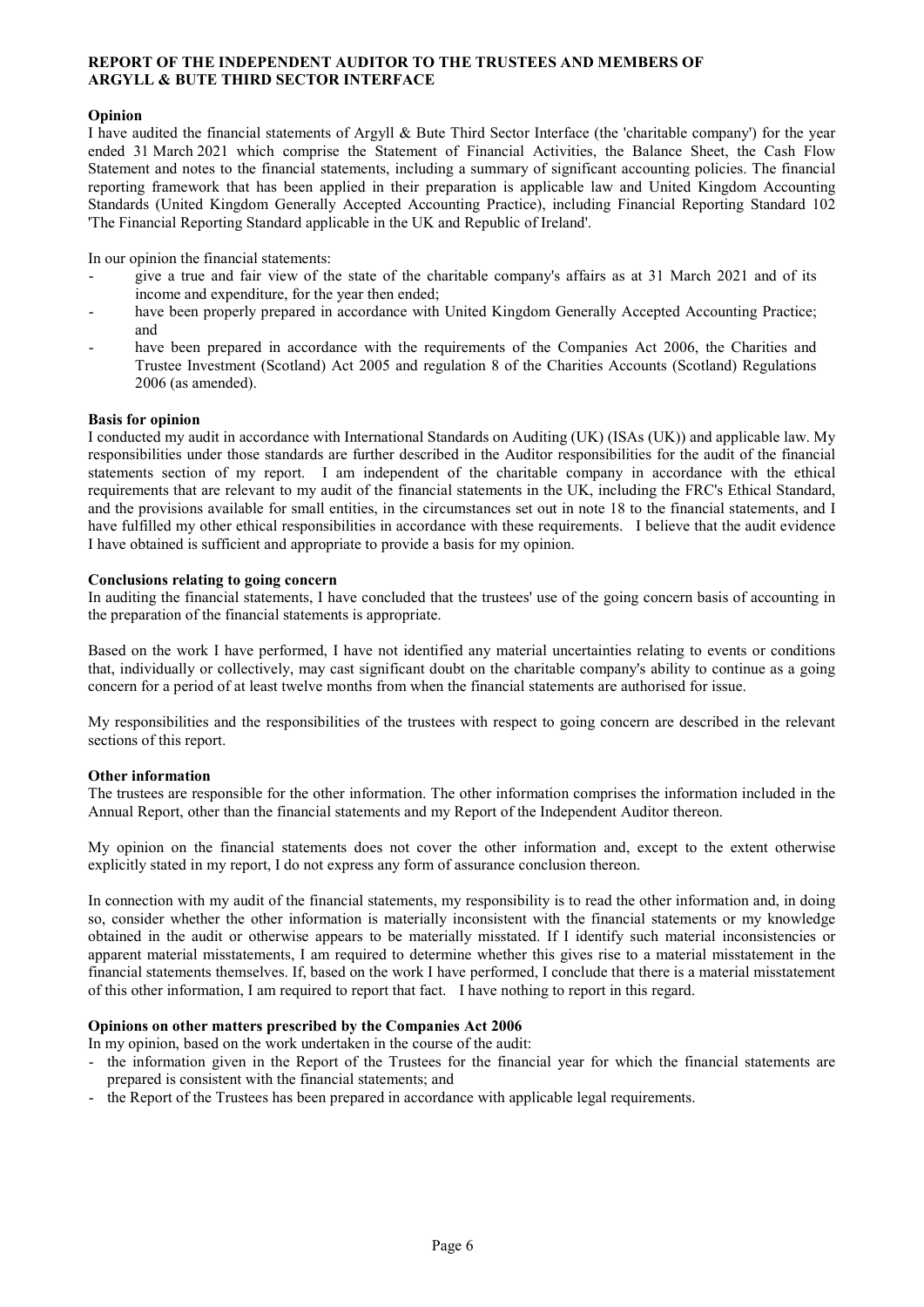## REPORT OF THE INDEPENDENT AUDITOR TO THE TRUSTEES AND MEMBERS OF ARGYLL & BUTE THIRD SECTOR INTERFACE

### Matters on which I am required to report by exception

In the light of the knowledge and understanding of the charitable company and its environment obtained in the course of the audit, I have not identified material misstatements in the Report of the Trustees.

We have nothing to report in respect of the following matters where the Companies Act 2006, the Charities and Trustees Investment (Scotland) Act 2005 and the Charities Accounts (Scotland) Regulations 2006 (as amended) requires us to report to you if, in our opinion:

- adequate and proper accounting records have not been kept; or
- the financial statements are not in agreement with the accounting records and returns; or
- certain disclosures of trustees' remuneration specified by law are not made; or
- we have not received all the information and explanations we require for our audit; or
- the trustees were not entitled to prepare the financial statements in accordance with the small companies regime to take advantage of the small companies exemption in preparing the Directors' Report included within the Report of the Trustees and from the requirement to prepare a Strategic Report.

### Responsibilities of trustees

As explained more fully in the Statement of Trustees' Responsibilities, the trustees are responsible for the preparation of the financial statements and for being satisfied that they give a true and fair view, and for such internal control as the trustees determine is necessary to enable the preparation of financial statements that are free from material misstatement, whether due to fraud or error.

In preparing the financial statements, the trustees are responsible for assessing the charitable company's ability to continue as a going concern, disclosing, as applicable, matters related to going concern and using the going concern basis of accounting unless the trustees either intend to liquidate the charitable company or to cease operations, or have no realistic alternative but to do so.

### My responsibilities for the audit of the financial statements

My objectives are to obtain reasonable assurance about whether the financial statements as a whole are free from material misstatement, whether due to fraud or error, and to issue a Report of the Independent Auditor that includes my opinion. Reasonable assurance is a high level of assurance, but is not a guarantee that an audit conducted in accordance with ISAs (UK) will always detect a material misstatement when it exists. Misstatements can arise from fraud or error and are considered material if, individually or in the aggregate, they could reasonably be expected to influence the economic decisions of users taken on the basis of these financial statements.

Irregularities, including fraud, are instances of non-compliance with laws and regulations. I design procedures in line with our responsibilities, outlined above, to detect material misstatements in respect of irregularities, including fraud. The extent to which my procedures are capable of detecting irregularities, including fraud is detailed below:

Our approach to identifying and assessing the risks of material misstatement in respect of irregularities, including fraud and non-compliance with laws and regulations, was as follows:

- the engagement partner ensured that the engagement team collectively had the appropriate competence, capabilities and skills to identify or recognise non-compliance with applicable laws and regulations;
- we identified the laws and regulations applicable to the company through discussions with directors and other management, and from our commercial knowledge and experience of the charity sector;
- we focused on specific laws and regulations which we considered may have a direct material effect on the financial statements or the operations of the company;
- we assessed the extent of compliance with the laws and regulations identified above through making enquiries of management and inspecting legal correspondence; and
- identified laws and regulations were communicated within the audit team regularly and the team remained alert to instances of non-compliance throughout the audit.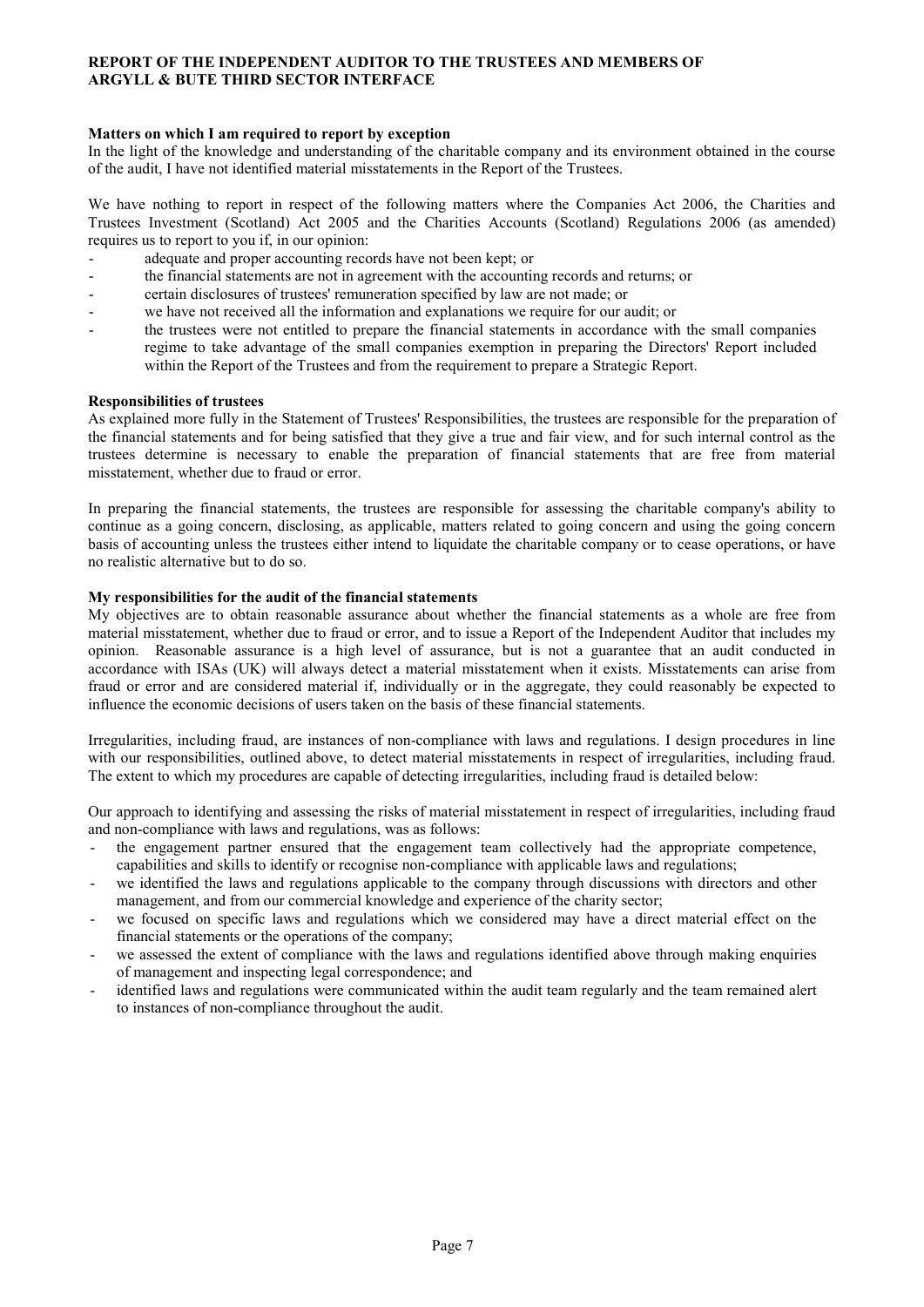### REPORT OF THE INDEPENDENT AUDITOR TO THE TRUSTEES AND MEMBERS OF ARGYLL & BUTE THIRD SECTOR INTERFACE

### Auditors' responsibilities for the audit of the financial statements - continued

We assessed the susceptibility of the company's financial statements to material misstatement, including obtaining an understanding of how fraud might occur, by:

- making enquiries of management as to where they considered there was susceptibility to fraud, their knowledge of actual, suspected and alleged fraud; and
- considering the internal controls in place to mitigate risks of fraud and non-compliance with laws and regulations.

To address the risk of fraud through management bias and override of controls, we:

- performed analytical procedures to identify any unusual or unexpected relationships;
- tested journal entries to identify unusual transactions;
- assessed whether judgements and assumptions made in determining the accounting estimates set out in Note 2 were indicative of potential bias; and
- investigated the rationale behind significant or unusual transactions.

In response to the risk of irregularities and non-compliance with laws and regulations, we designed procedures which included, but were not limited to:

- agreeing financial statement disclosures to underlying supporting documentation;
- reading the minutes of meetings of those charged with governance;
- enquiring of management as to actual and potential litigation and claims; and
- reviewing correspondence with HMRC, relevant regulators and the company's legal advisors.

There are inherent limitations in our audit procedures described above. The more removed that laws and regulations are from financial transactions, the less likely it is that we would become aware of non-compliance. Auditing standards also limit the audit procedures required to identify non-compliance with laws and regulations to enquiry of the directors and other management and the inspection of regulatory and legal correspondence, if any.

Material misstatements that arise due to fraud can be harder to detect than those that arise from error as they may involve deliberate concealment or collusion.

A further description of my responsibilities for the audit of the financial statements is located on the Financial Reporting Council's website at www.frc.org.uk/auditorsresponsibilities. This description forms part of my Report of the Independent Auditor.

### Use of my report

This report is made solely to the charitable company's members, as a body, in accordance with Chapter 3 of Part 16 of the Companies Act 2006, and to the charitable company's trustees, as a body, in accordance with Regulation 10 of the Charities Accounts (Scotland) Regulations 2006. My audit work has been undertaken so that I might state to the charitable company's members and the trustees those matters I am required to state to them in an auditor's report and for no other purpose. To the fullest extent permitted by law, I do not accept or assume responsibility to anyone other than the charitable company and the charitable company's members as a body, for my audit work, for this report, or for the opinions I have formed.

Mark McRae CA (Senior Statutory Auditor) for and on behalf of Martin Aitken & Co Ltd Eligible to act as an auditor in terms of Section 1212 of the Companies Act 2006 Caledonia House 89 Seaward Street Glasgow G41 1HJ

Date: .............................................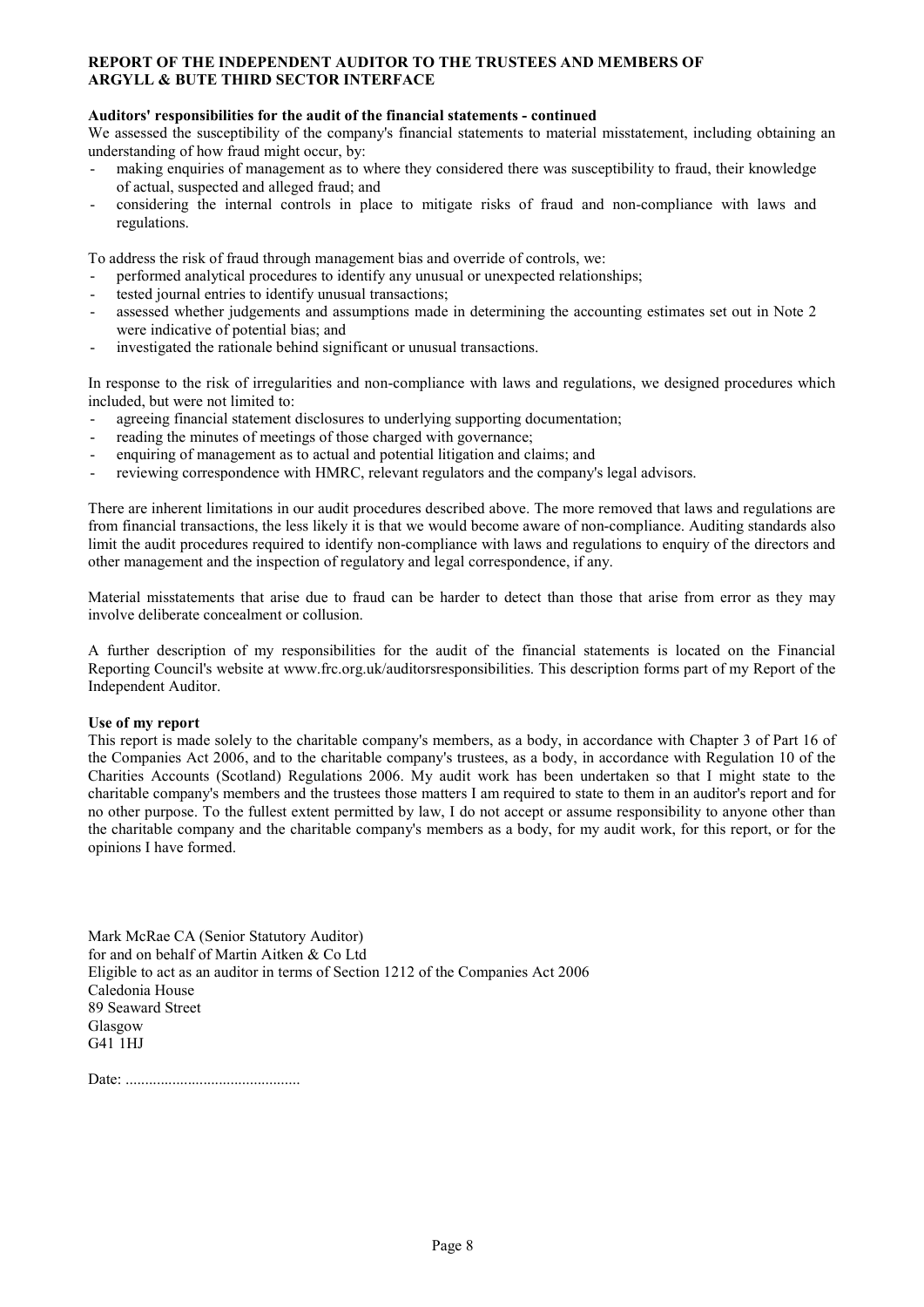### STATEMENT OF FINANCIAL ACTIVITIES (INCORPORATING AN INCOME AND EXPENDITURE ACCOUNT) FOR THE YEAR ENDED 31 MARCH 2021

|                                                     | <b>Notes</b>   | <b>Unrestricted</b><br>funds<br>$\pmb{\mathfrak{L}}$ | Restricted<br>funds<br>£ | 2021<br><b>Total</b><br>funds<br>$\pmb{\mathfrak{L}}$ | 2020<br><b>Total</b><br>funds<br>$\pmb{\mathfrak{L}}$ |
|-----------------------------------------------------|----------------|------------------------------------------------------|--------------------------|-------------------------------------------------------|-------------------------------------------------------|
| <b>INCOME FROM</b><br>Donations and legacies        | $\sqrt{2}$     | 472                                                  |                          | 472                                                   | 1,000                                                 |
| <b>Charitable activities</b><br>Charitable projects | $\overline{3}$ | 419,869                                              | 207,830                  | 627,699                                               | 520,807                                               |
| <b>Total</b>                                        |                | 420,341                                              | 207,830                  | 628,171                                               | 521,807                                               |
| <b>EXPENDITURE ON</b><br>Raising funds              | $\overline{4}$ | 780                                                  |                          | 780                                                   | 889                                                   |
| Direct charitable costs<br>Charitable projects      | 5              | 230,087                                              | 226,247                  | 456,334                                               | 468,487                                               |
| <b>Total</b>                                        |                | 230,867                                              | 226,247                  | 457,114                                               | 469,376                                               |
| <b>NET INCOME/(EXPENDITURE)</b>                     |                | 189,474                                              | (18, 417)                | 171,057                                               | 52,431                                                |
| <b>RECONCILIATION OF FUNDS</b>                      |                |                                                      |                          |                                                       |                                                       |
| <b>Total funds brought forward</b>                  |                | 355,078                                              | 18,417                   | 373,495                                               | 321,064                                               |
| <b>TOTAL FUNDS CARRIED FORWARD</b>                  |                | 544,552                                              |                          | 544,552                                               | 373,495                                               |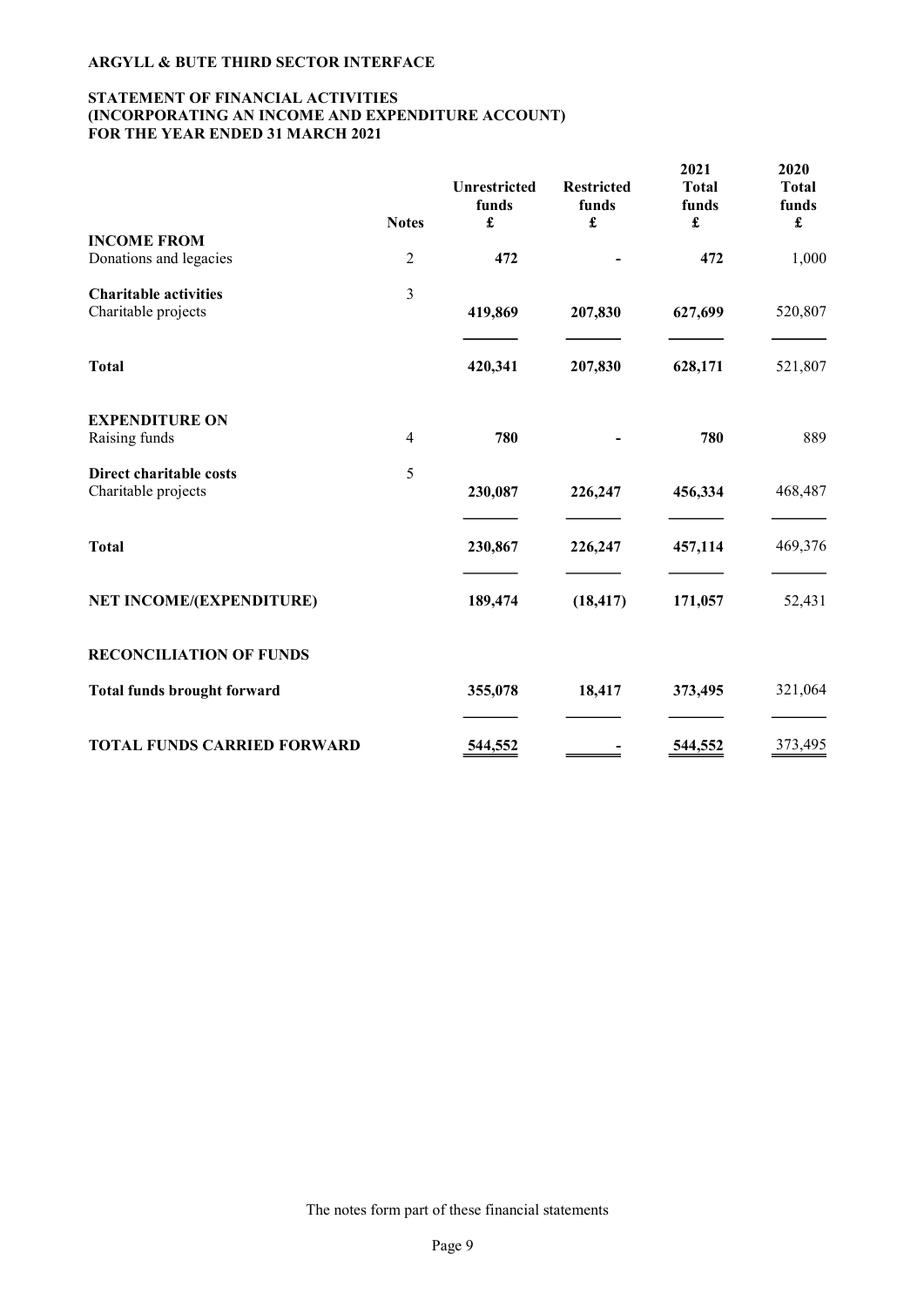### BALANCE SHEET 31 MARCH 2021

|                                     | <b>Notes</b> | 2021<br>£ | 2020<br>£ |
|-------------------------------------|--------------|-----------|-----------|
| <b>FIXED ASSETS</b>                 |              |           |           |
| Tangible assets                     | 11           | 3,510     |           |
| <b>CURRENT ASSETS</b>               |              |           |           |
| Debtors                             | 12           | 2,263     | 26,750    |
| Cash at bank                        |              | 617,056   | 371,707   |
|                                     |              | 619,319   | 398,457   |
| <b>CREDITORS</b>                    |              |           |           |
| Amounts falling due within one year | 13           | (78, 277) | (24, 962) |
|                                     |              |           |           |
| NET CURRENT ASSETS                  |              | 541,042   | 373,495   |
| <b>TOTAL ASSETS LESS CURRENT</b>    |              |           |           |
| <b>LIABILITIES</b>                  |              | 544,552   | 373,495   |
|                                     |              |           |           |
| <b>NET ASSETS</b>                   |              | 544,552   | 373,495   |
| <b>FUNDS</b>                        | 16           |           |           |
| Unrestricted funds                  |              | 544,552   | 355,078   |
| Restricted funds                    |              |           | 18,417    |
| <b>TOTAL FUNDS</b>                  |              | 544,552   | 373,495   |

These financial statements have been prepared in accordance with the provisions applicable to charitable companies subject to the small companies regime.

The financial statements were approved by the Board of Trustees and authorised for issue on ............................................. and were signed on its behalf by:

............................................. P J A McDill - Trustee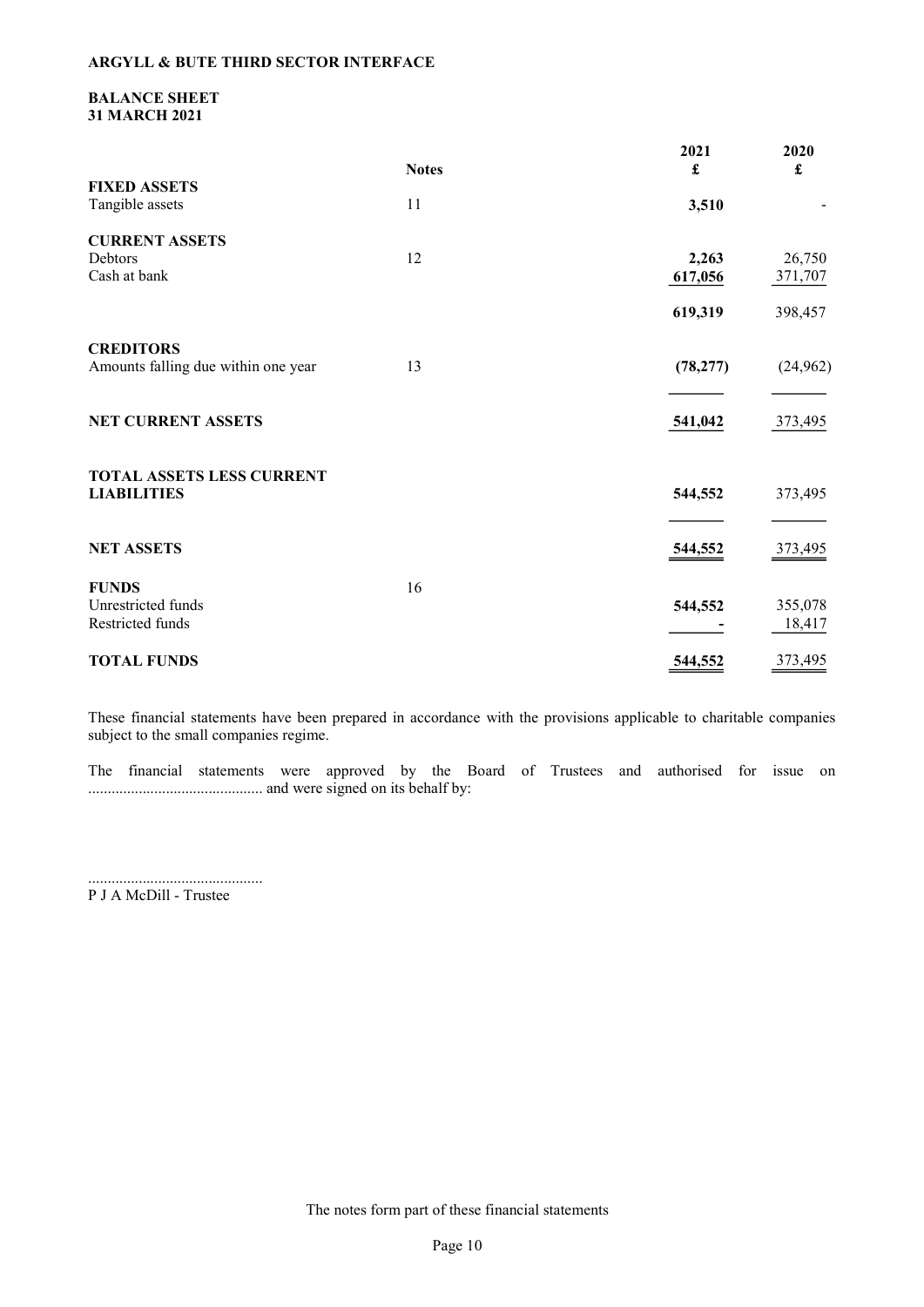# CASH FLOW STATEMENT FOR THE YEAR ENDED 31 MARCH 2021

| <b>Notes</b>                                             | 2021<br>£ | 2020<br>£ |
|----------------------------------------------------------|-----------|-----------|
| Cash flows from operating activities                     |           |           |
| 1<br>Cash generated from operations                      | 250,029   | 26,312    |
| Net cash provided by operating activities                | 250,029   | 26,312    |
| Cash flows from investing activities                     |           |           |
| Purchase of tangible fixed assets                        | (4,680)   |           |
| Net cash (used in)/provided by investing activities      | (4,680)   |           |
|                                                          |           |           |
| Change in cash and cash equivalents in                   |           |           |
| the reporting period<br>Cash and cash equivalents at the | 245,349   | 26,312    |
| beginning of the reporting period                        | 371,707   | 345,395   |
| Cash and cash equivalents at the end of                  |           |           |
| the reporting period                                     | 617,056   | 371,707   |

The notes form part of these financial statements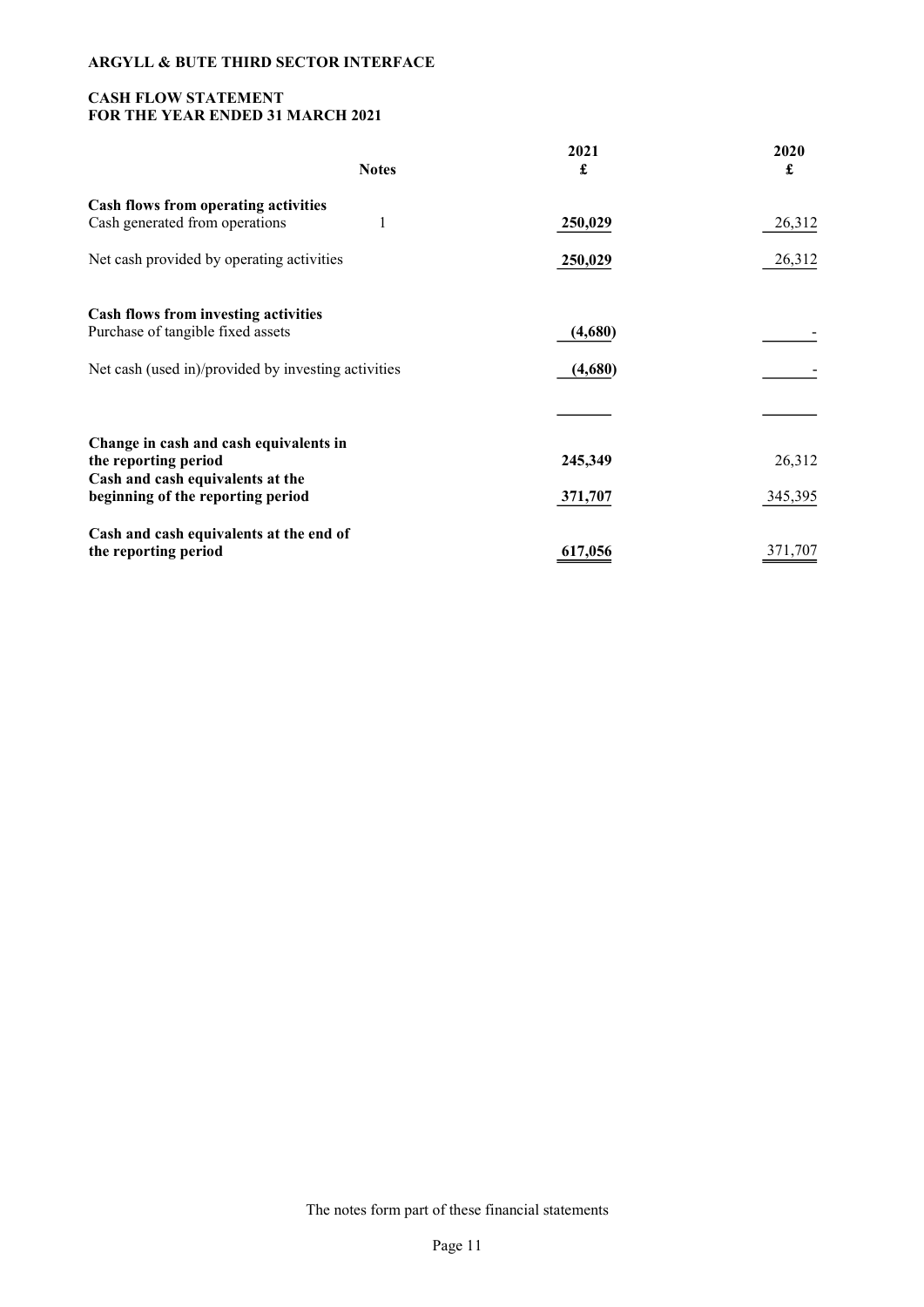## NOTES TO THE CASH FLOW STATEMENT FOR THE YEAR ENDED 31 MARCH 2021

## 1. RECONCILIATION OF NET INCOME TO NET CASH FLOW FROM OPERATING ACTIVITIES

|                                                                        | 2021<br>£ | 2020<br>£ |
|------------------------------------------------------------------------|-----------|-----------|
| Net income for the reporting period (as per the Statement of Financial |           |           |
| <b>Activities</b> )                                                    | 171,057   | 52,431    |
| <b>Adjustments for:</b>                                                |           |           |
| Depreciation charges                                                   | 1.170     |           |
| Decrease/(increase) in debtors                                         | 24,487    | (23,822)  |
| Increase/(decrease) in creditors                                       | 53,315    | (2,297)   |
| Net cash provided by operations                                        | 250,029   | 26,312    |

# 2. ANALYSIS OF CHANGES IN NET FUNDS

|                                      | At $1/4/20$<br>£ | <b>Cash flow</b><br>£ | At $31/3/21$<br>£ |
|--------------------------------------|------------------|-----------------------|-------------------|
| Net cash<br>Cash at bank and in hand | 371,707          | 245,349               | 617,056           |
|                                      | 371,707          | 245,349               | 617,056           |
| <b>Total</b>                         | 371,707          | 245,349               | 617,056           |

The notes form part of these financial statements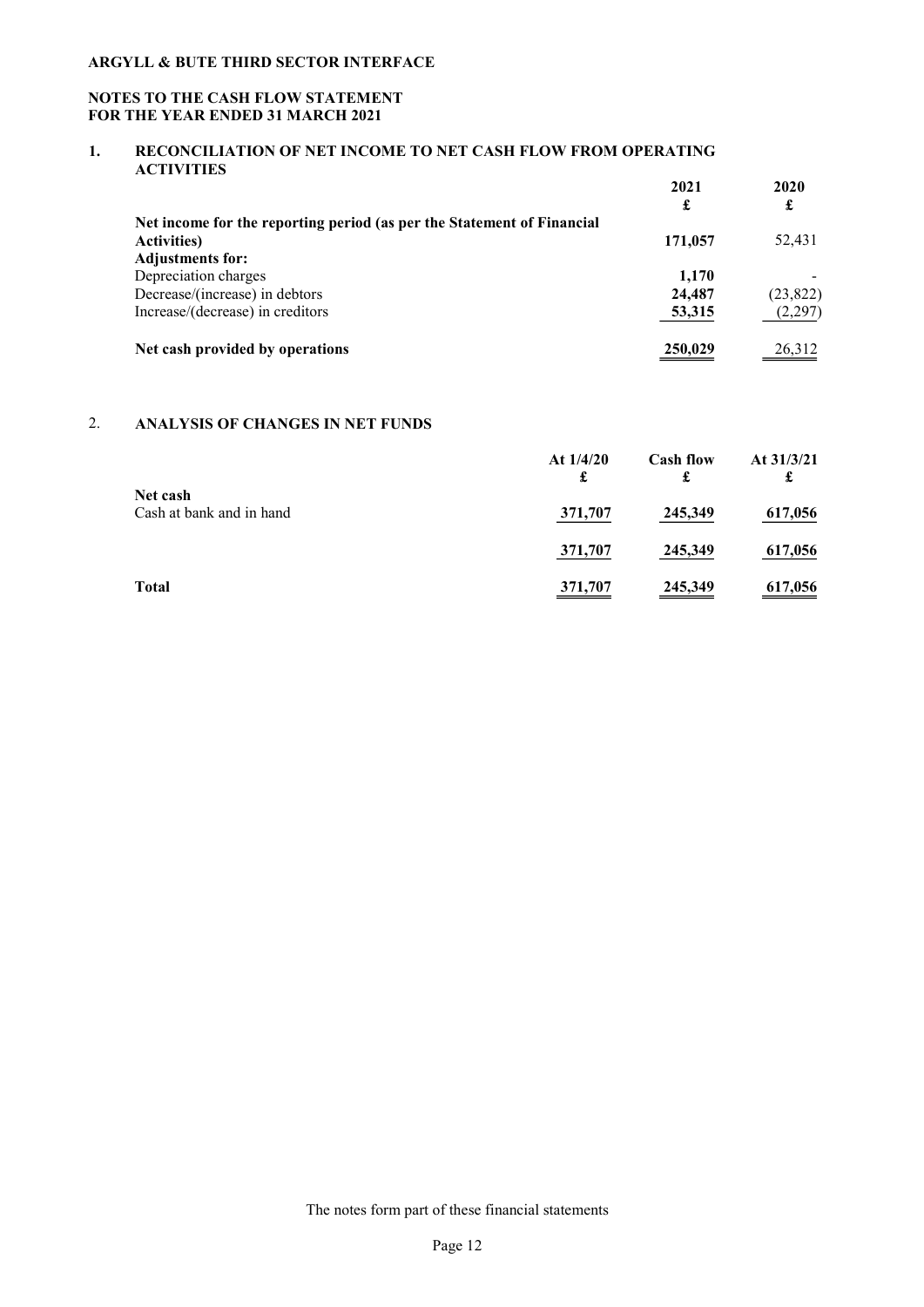#### NOTES TO THE FINANCIAL STATEMENTS FOR THE YEAR ENDED 31 MARCH 2021

#### 1. ACCOUNTING POLICIES

#### Basis of preparing the financial statements

The financial statements of the charity, which is a public benefit entity under FRS 102, have been prepared in accordance with the Charities SORP (FRS 102) 'Accounting and Reporting by Charities: Statement of Recommended Practice applicable to charities preparing their accounts in accordance with the Financial Reporting Standard applicable in the UK and Republic of Ireland (FRS 102) (effective 1 January 2015)', Financial Reporting Standard 102 'The Financial Reporting Standard applicable in the UK and Republic of Ireland' and the Charities and Trustee Investment (Scotland) Act 2005.

Assets and liabilities are initially recognised at historical cost or transaction value unless otherwise stated in the relevant accounting policy notes.

The financial statements are presented in Sterling  $(f)$ .

#### Going concern

Due to the ongoing Coronavirus pandemic, the Trustees and Key Management Personnel have assessed the potential future of Argyll & Bute Third Sector Interface and whether it can continue as a going concern.

After assessing all potential impacts and future commitments, the Trustees have a reasonable expectation that the charity has adequate resources and reserves to continue in operational existence for the foreseeable future. Funding has also been secured from the main funder, Scottish Government on an indicative basis until March 2023. The charity therefore continues to adopt the going concern basis in preparing its financial statements despite the uncertainty caused by the ongoing pandemic.

#### Legal status of the charity

The Charity is a company limited by guarantee, registered in Scotland. The members of the company are the Trustees named on page 4. In the event of the Charity being wound up, the liability in respect of the guarantee is limited to £1 per member of the Charity.

#### **Provisions**

Provisions are recognised when the company has a legal or constructive obligation at the reporting date as a result of a past event, it is probable that the company will be required to settle the obligation and the amount of the obligation can be reliably estimated. Provisions are recognised at the best estimate of the amount required to settle the obligation at the reporting date.

#### **Judgements**

The charity considers on an annual basis the judgements that are made by Trustees when applying its significant accounting policies that would have the most significant effect on amounts that are recognised in the financial statements. The Trustees consider there are no such significant judgements that require to be individually disclosed.

#### Information and key sources of estimation uncertainty

In the application of the charity's accounting policies, management are required to make estimates and assumptions about the carrying amounts of assets and liabilities that are not readily apparent from other sources. The estimates and associated assumptions are based on historical experience and other factors that are considered to be relevant. Actual results may differ from these estimates. The estimates and underlying assumptions are reviewed on an ongoing basis. The Trustees consider there are no such significant estimates that require to be individually disclosed.

#### Income

Income is recognised once the charity has entitlement to the income, it is probable that the income will be received and the amount of income receivable can be measured reliably.

Donations are recognised when the charity has been notified in writing of both the amount and settlement date. In the event that a donation is subject to conditions that require a level of performance before the charity is entitled to the funds, the income is deferred and not recognised until either those conditions are fully met, or the fulfilment of those conditions is wholly within the control of the charity and it is probable that those conditions will be fulfilled in the reporting period.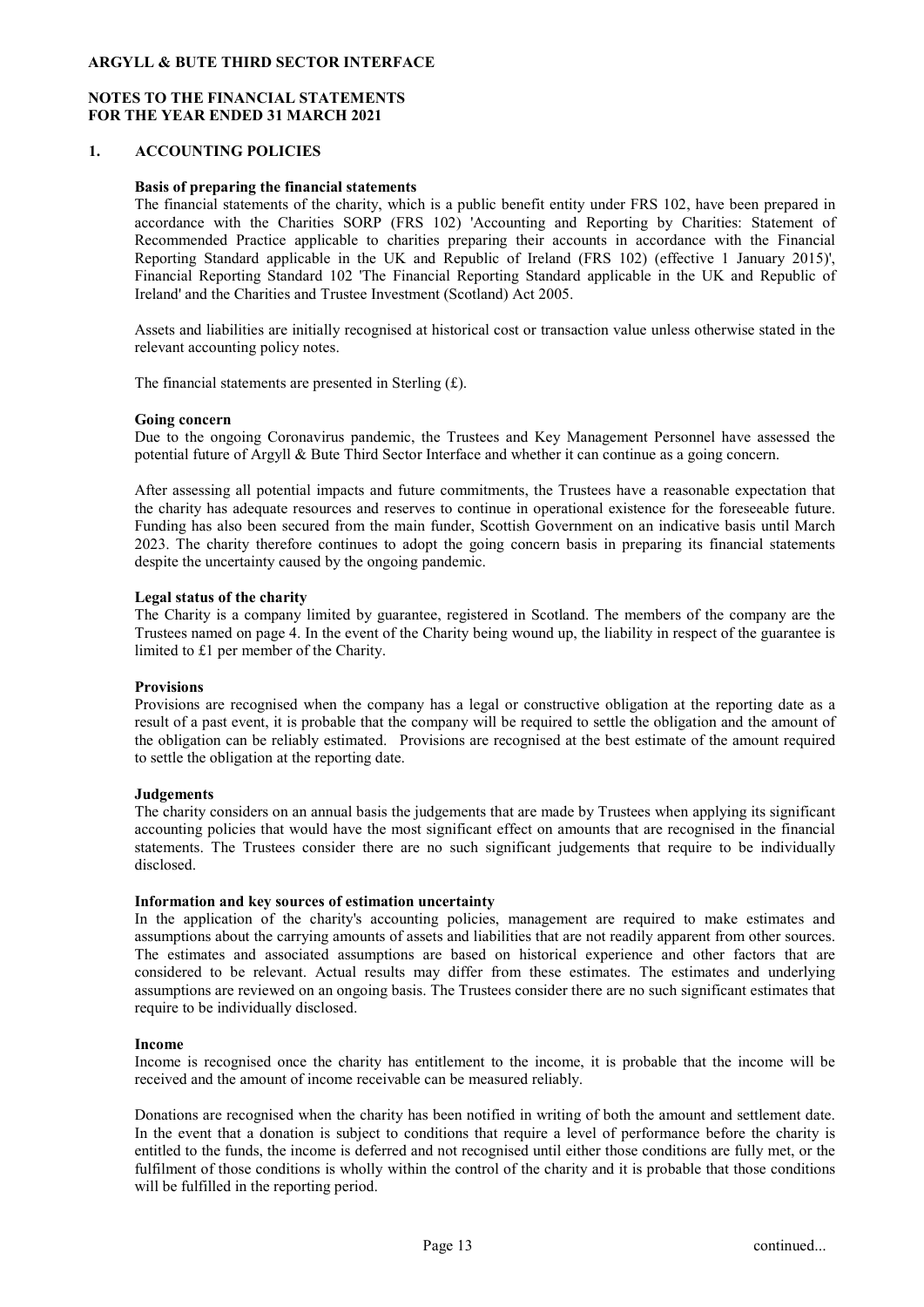### NOTES TO THE FINANCIAL STATEMENTS - continued FOR THE YEAR ENDED 31 MARCH 2021

### 1. ACCOUNTING POLICIES - continued

#### Income

Interest on funds held on deposit is included when receivable and the amount can be measured reliably by the charity; this is normally upon notification of the interest paid or payable by the bank.

Income from government and other grants, whether "capital" or "revenue" grants, is recognised when the charity has entitlement to the funds, any performance conditions attached to the grants have been met, it is probable that the income will be received and the amount can be measured reliably and is not deferred.

Income received in advance of the provision of a specified service is deferred until the criteria for income recognition are met.

### Expenditure

Liabilities are recognised as expenditure as soon as there is a legal or constructive obligation committing the charity to that expenditure, it is probable that a transfer of economic benefits will be required in settlement and the amount of the obligation can be measured reliably.

Expenditure is accounted for on an accruals basis and has been classified under headings that aggregate all cost related to the category. Where costs cannot be directly attributed to particular headings they have been allocated to activities on a basis consistent with the use of resources.

#### Raising funds

Costs of raising funds comprise the costs of attracting voluntary income and its associated support costs.

#### Charitable activities

Expenditure on charitable activities includes costs incurred by the charity in the delivery of its activities., services for its beneficiaries and other activities undertaken to further the purposes of the charity and their associated costs.

#### Allocation and apportionment of costs

Support costs have been allocated between governance costs and other support costs. Governance costs comprise all costs involving the public accountability of the charity and its compliance with regulation and good practice. These costs include costs related to statutory audit and legal fees together with an apportionment of overhead and support costs.

Governance costs and support costs relating to charitable activities have been apportioned based on the time spent on each activity. The allocation of support and governance costs is analysed in Note 7.

### Tangible fixed assets

Depreciation is provided at the following annual rates in order to write off each asset over its estimated useful life.

Computer equipment - 25% on cost

All assets costing more than £2,000 are capitalised and valued at historic cost.

Tangible fixed assets are included at cost less accumulated depreciation and accumulated impairment losses.

#### Impairment of non-financial assets

At each reporting date non-financial assets not carried at fair value, like plant and equipment, are reviewed to determine whether there is an indication that an asset may be impaired. If there is an indication of possible impairment, the recoverable amount which is the higher of the value in use and the fair value less cost to sell, is estimated and compared with the carrying amount. If the recoverable amount is lower, the carrying amount of the asset is reduced to its recoverable amount and an impairment loss is recognised immediately in profit and loss.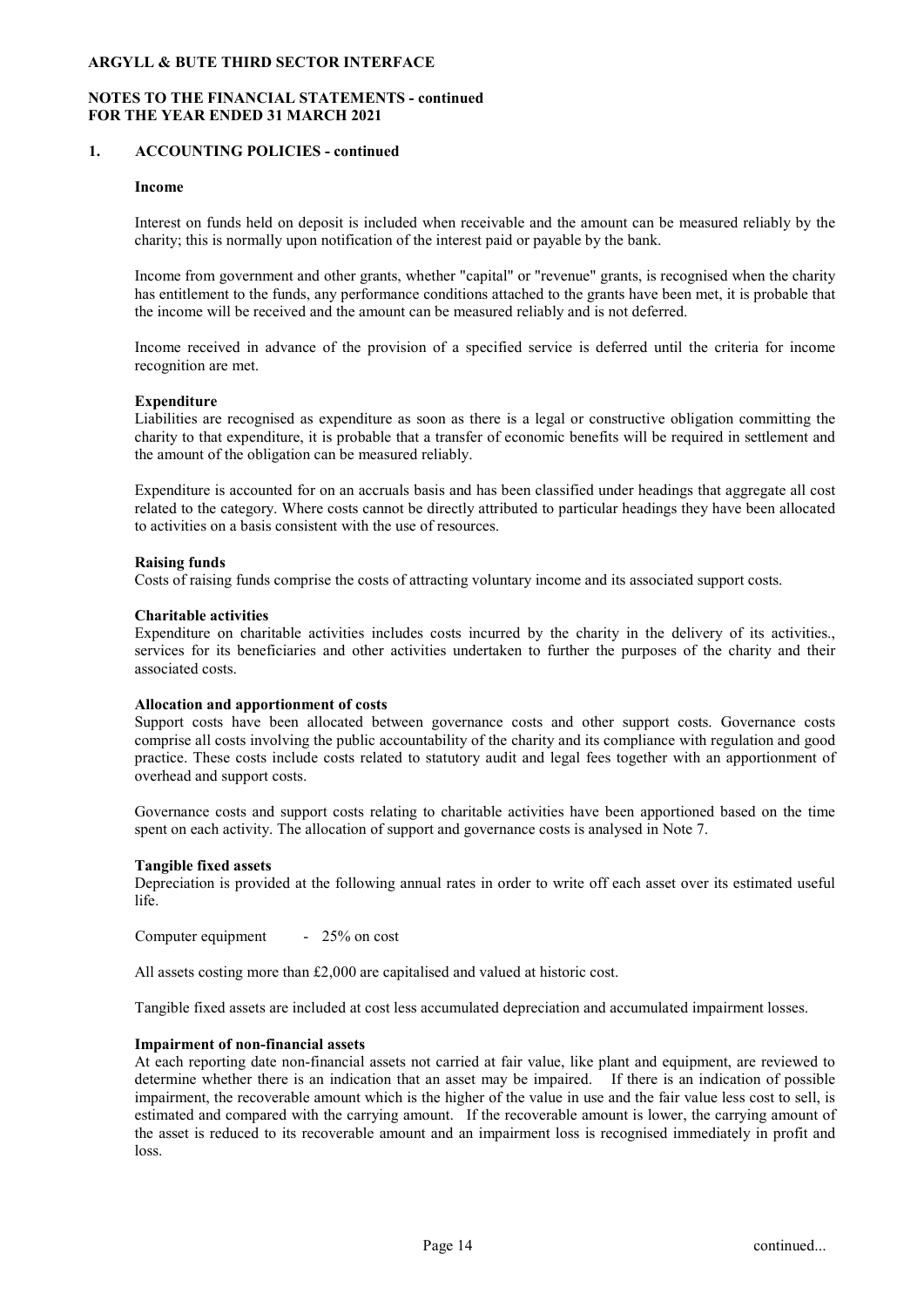### NOTES TO THE FINANCIAL STATEMENTS - continued FOR THE YEAR ENDED 31 MARCH 2021

### 1. ACCOUNTING POLICIES - continued

### Taxation

The company is a charitable company within the meaning of Paragraph 1 Schedule 6 of the Finance Act 2010. Accordingly, the company is potentially exempt from taxation in respect of income or capital gains received within categories covered by Chapter 3 or Part 11 of the Corporation Tax Act 2010 and section 256 of the Taxation of Chargeable Gains Act 1991 to the extent that some income or gains are applied for charitable purposes only.

#### Fund accounting

Unrestricted funds can be used in accordance with the charitable objectives at the discretion of the trustees. Unrestricted funds include designated funds where the trustees, at their discretion, have created funds for specific purposed.

Restricted funds can only be used for particular restricted purposes within the objects of the charity. Restrictions arise when specified by the donor or when funds are raised for particular restricted purposes.

Further explanation of the nature and purpose of each fund is included in the notes to the financial statements.

#### Cash at the bank and in hand

Cash at bank and cash in hand includes cash and short term highly liquid investments with a short maturity of three months or less from the date of acquisition or opening of the deposit or similar accounts.

#### Financial instruments

The charity only enters into basic financial instruments transactions that result in the recognition of financial assets and liabilities like trade and other accounts receivable and payable.

Debt instruments like other accounts receivable and payable are initially measured at present value of the future payments and subsequently at amortised cost using the effective interest method. Debt instruments that are payable or receivable within one year, typically trade debtors and trade creditors, are measured, initially and subsequently, at the undiscounted amount of cash or other consideration expected to be paid or received.

Financial assets measured at cost and amortised cost are assessed at the end of each reporting period for evidence of impairment and if found, an impairment loss is recognised in profit or loss.

Financial liabilities are derecognised when the liability is extinguished, that is when the contractual obligation is discharged, cancelled or expires.

### Operating leases

Rentals payable under operating leases are charged to the Statement of Financial Activities as they are incurred over the term of the lease.

#### Pensions

The charitable company operates a defined contribution scheme for the benefit of its employees. Contributions payable to the charitable company's pension scheme are charged to the Statement of Financial Activities in the period to which they relate.

#### Employee benefits

The cost of short-term employee benefits are recognised as a liability and an expense, unless those costs are required to be recognised as part of the cost of stock or fixed assets.

The cost of unused holiday entitlement is recognised in the period which the employee's service is received.

Termination benefits are recognised immediately as an expense when the charity is demonstrably committed to terminate the employment of an employee or to provide termination benefits.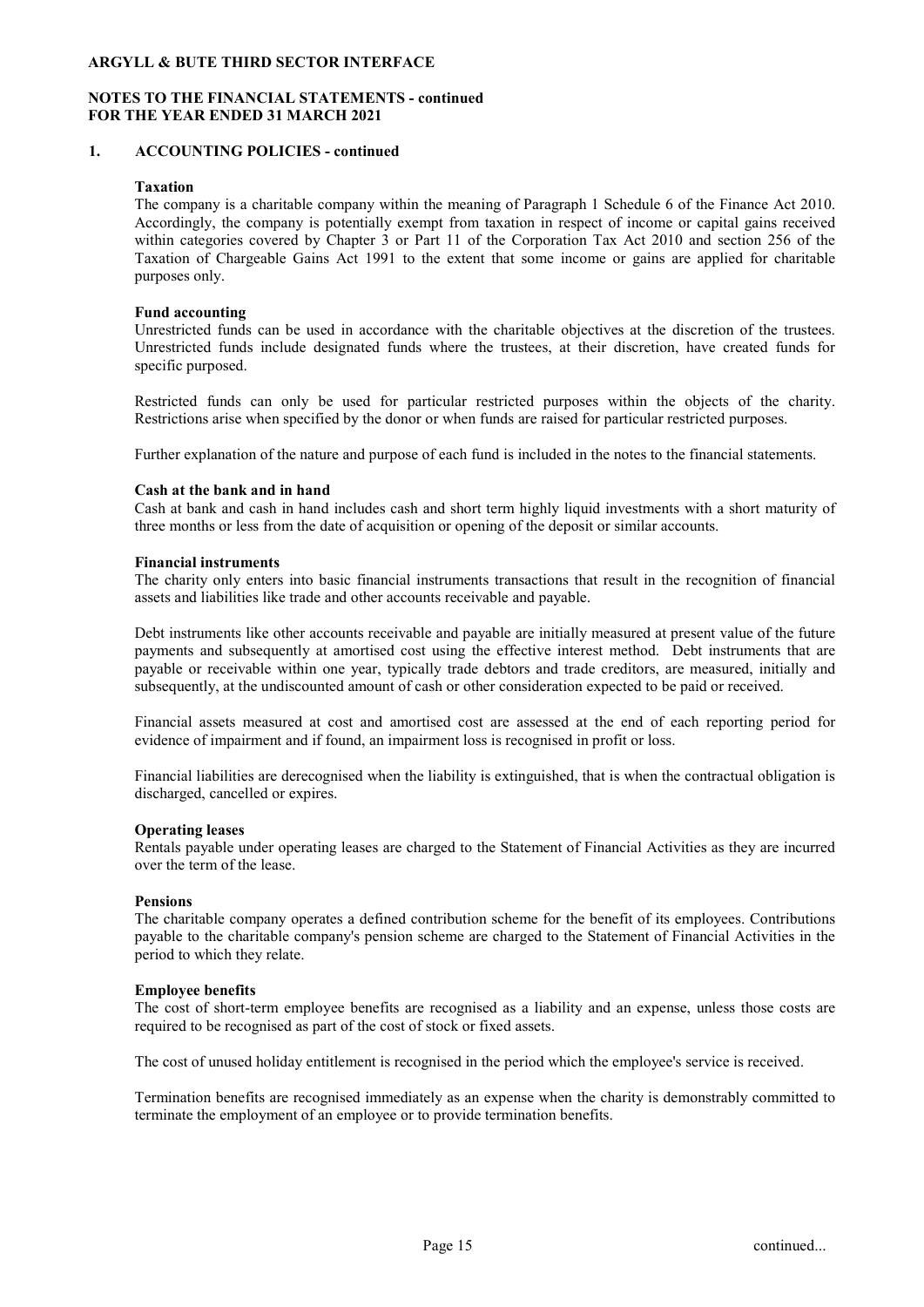### NOTES TO THE FINANCIAL STATEMENTS - continued FOR THE YEAR ENDED 31 MARCH 2021

## 2. DONATIONS AND LEGACIES

|    | Donations                                                                                   |                                                                   | 2021<br>£<br>472             | 2020<br>£<br>1,000 |
|----|---------------------------------------------------------------------------------------------|-------------------------------------------------------------------|------------------------------|--------------------|
| 3. | <b>INCOME FROM CHARITABLE ACTIVITIES</b>                                                    | <b>Activity</b>                                                   | 2021<br>£                    | 2020<br>£          |
|    | Support and advice to third<br>sector and volunteers<br>Charitable projects<br>Other income | Charitable projects<br>Charitable projects<br>Charitable projects | 390,510<br>209,270<br>27,919 | 313,600<br>207,207 |
|    |                                                                                             |                                                                   | 627,699                      | 520,807            |

### Scottish Government core grant to Third Sector Interfaces

The total amount received for 2020/21 was £313,600 (2019/20: £313,600). The main objectives / expected outcomes of the grant are detailed in the Third Sector Interface Outcome Framework September 2018.

### NHS (now Health and Social Care Partnership)

The charity received funding for  $2020/21$  of £105,000 (2019/20: £105,000). The outcomes to be achieved are:

- 1. People have opportunities to volunteer and are supported to do so.
- 2. Volunteer involving organisations are better able to recruit, manage and support volunteers.
- 3. Social enterprise is supported to develop and grow.
- 4. Third sector organisations are well managed and deliver quality services.

### Big Lottery

The total grant for 2020/21 was £102,830 (2019/20: £101,509). Argyll & Bute Third Sector Interface's '1000 Voices' project aims to support older people (aged 65 or over) in Argyll & Bute. It will do this through the provision of a range of support including volunteer support; local activities and opportunities for social interaction; practical support at home; community transport; and supported opportunities to be involved in the planning of services.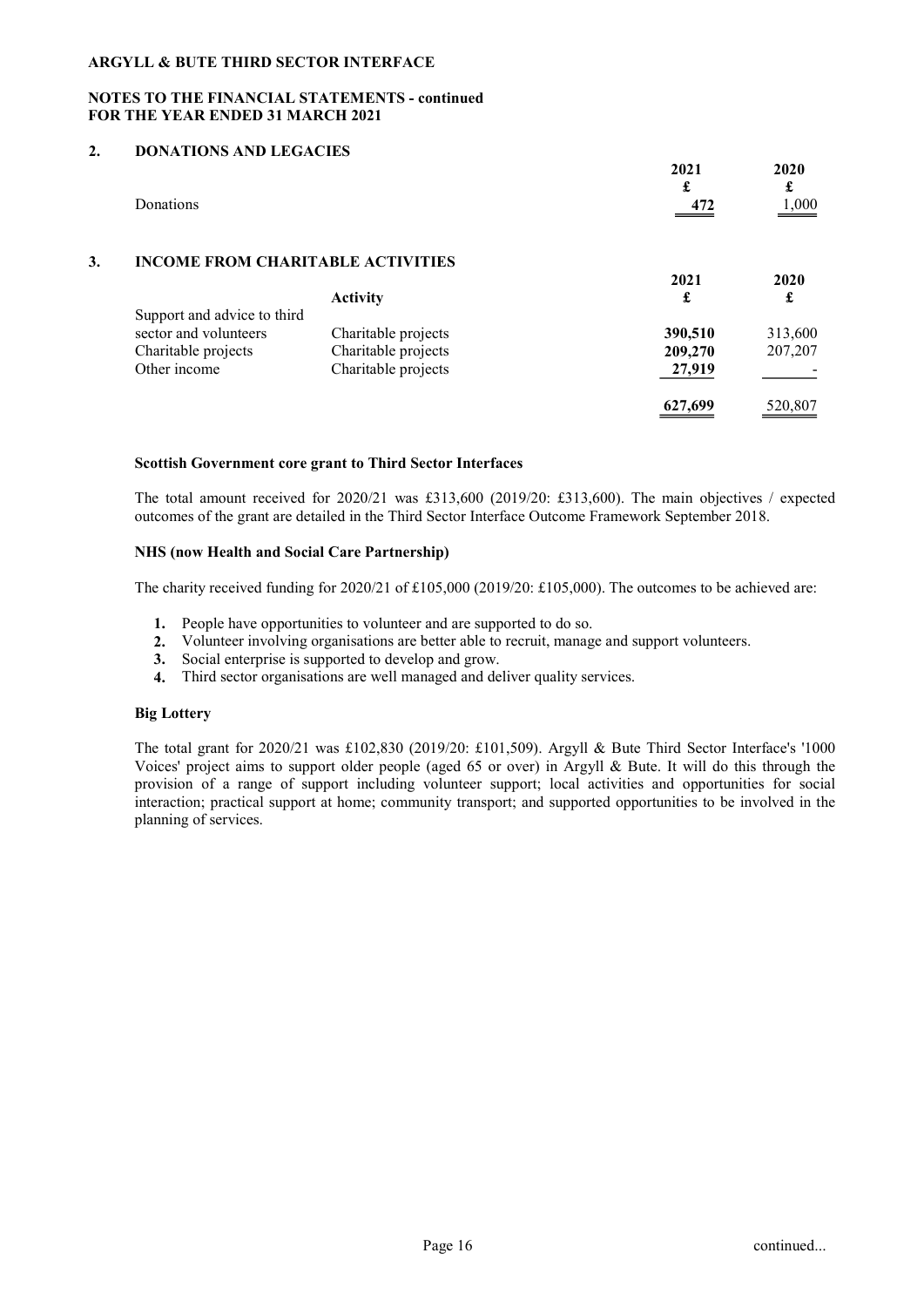### NOTES TO THE FINANCIAL STATEMENTS - continued FOR THE YEAR ENDED 31 MARCH 2021

#### 4. RAISING FUNDS

| Raising donations and legacies |                 |      |
|--------------------------------|-----------------|------|
|                                | 2021            | 2020 |
|                                |                 |      |
| Raising funds                  | $\frac{780}{2}$ | 889  |

## 5. CHARITABLE ACTIVITIES COSTS

|                     |               | <b>Support</b> |                                                                                                                                                                                                                                                                                                                                         |
|---------------------|---------------|----------------|-----------------------------------------------------------------------------------------------------------------------------------------------------------------------------------------------------------------------------------------------------------------------------------------------------------------------------------------|
|                     | <b>Direct</b> | costs (see     |                                                                                                                                                                                                                                                                                                                                         |
|                     | Costs         | note $6$       | <b>Totals</b>                                                                                                                                                                                                                                                                                                                           |
|                     | £             |                |                                                                                                                                                                                                                                                                                                                                         |
| Charitable projects | 371,183       | 85,151         | 456,334<br>$\hspace{0.1cm}$ $\hspace{0.1cm}$ $\hspace{0.1cm}$ $\hspace{0.1cm}$ $\hspace{0.1cm}$ $\hspace{0.1cm}$ $\hspace{0.1cm}$ $\hspace{0.1cm}$ $\hspace{0.1cm}$ $\hspace{0.1cm}$ $\hspace{0.1cm}$ $\hspace{0.1cm}$ $\hspace{0.1cm}$ $\hspace{0.1cm}$ $\hspace{0.1cm}$ $\hspace{0.1cm}$ $\hspace{0.1cm}$ $\hspace{0.1cm}$ $\hspace{$ |

#### 6. SUPPORT COSTS

|                     |              | Governance |                    |
|---------------------|--------------|------------|--------------------|
|                     | <b>Other</b> | costs      | <b>Totals</b>      |
|                     | -            |            | a.,                |
| Charitable projects | 74,076       | 11,075     | $\frac{85,151}{2}$ |

## Support costs, included in the above, are as follows:

## **Other**

| $\mathbf v$             | 2021       | 2020         |
|-------------------------|------------|--------------|
|                         | Charitable | <b>Total</b> |
|                         | projects   | activities   |
|                         | £          | £            |
| <b>Staff Costs</b>      | 35,499     | 40,178       |
| <b>Property Costs</b>   | 6,544      | 17,200       |
| Other Overheads         | 32,033     | 28,554       |
|                         | 74,076     | 85,932       |
| <b>Governance costs</b> |            |              |
|                         | 2021       | 2020         |
|                         | Charitable | <b>Total</b> |
|                         | projects   | activities   |
|                         | £          | £            |
| <b>Staff Costs</b>      | 1,495      | 1,629        |
| Auditors' remuneration  | 6,155      | 6,832        |

| Auditors' remuneration for non audit work | 1.800                    | 1,800  |
|-------------------------------------------|--------------------------|--------|
| <b>Property Costs</b>                     | 276                      | 724    |
| Other Overheads                           | 1.349                    | 1.202  |
| Legal fees                                | $\overline{\phantom{0}}$ | 703    |
|                                           | 11.077                   | 12.000 |

11,075 12,890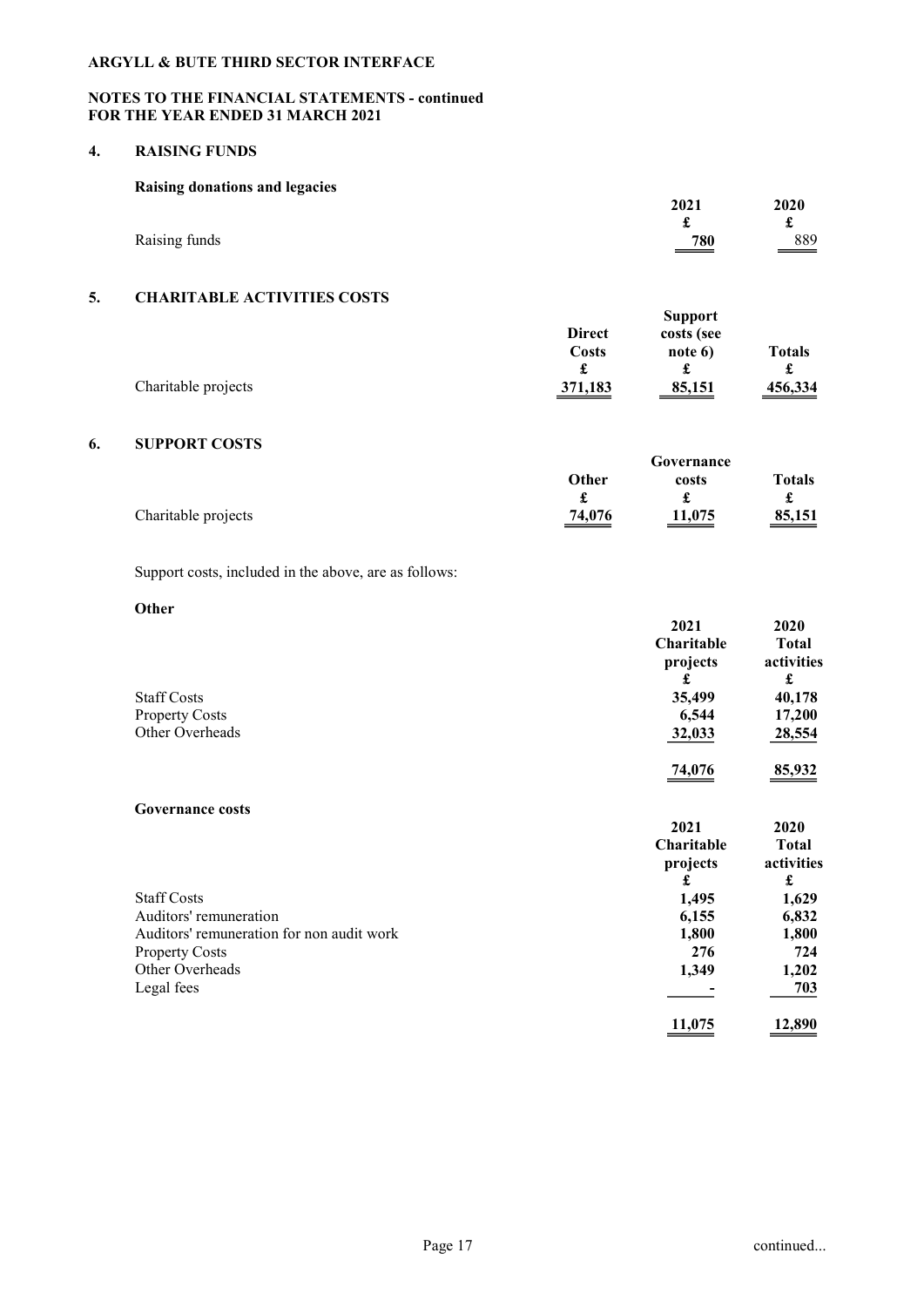### NOTES TO THE FINANCIAL STATEMENTS - continued FOR THE YEAR ENDED 31 MARCH 2021

# 7. NET INCOME/(EXPENDITURE)

Net income/(expenditure) is stated after charging/(crediting):

|                                           | 2021  | 2020              |
|-------------------------------------------|-------|-------------------|
|                                           |       |                   |
| Auditors' remuneration                    | 6.155 | 6.832             |
| Auditors' remuneration for non audit work | 1.800 | 1.800             |
| Depreciation - owned assets               | 1.170 |                   |
| Other fees - management accounts          | 8,030 | $\frac{9,195}{2}$ |

## 8. TRUSTEES' REMUNERATION AND BENEFITS

There were no trustees' remuneration or other benefits for the year ended 31 March 2021 nor for the year ended 31 March 2020.

### Trustees' expenses

No Trustees were reimbursed travel expenses for the year ended 31 March 2021 (2019/20: £82 to one trustee).

During the year Trustees waived expenses of £Nil (2019/20: £1,033)

## 9. STAFF COSTS

|                       | 2021    | 2020    |
|-----------------------|---------|---------|
|                       |         |         |
| Wages and salaries    | 274,720 | 316,281 |
| Social security costs | 19,464  | 21,275  |
| Pension costs         | 4,549   | 4,545   |
|                       | 298,733 | 342,101 |

The average monthly number of employees during the year was as follows:

|           | 2021 | 2020<br>_____                   |
|-----------|------|---------------------------------|
| Employees |      | 1 <sub>2</sub><br>$\rightarrow$ |

The number of employees whose employee benefits (excluding employer pension costs) exceeded £60,000 was:

|                   | 2021                                                                                                                                                                                                                                                                                                              | 2020   |
|-------------------|-------------------------------------------------------------------------------------------------------------------------------------------------------------------------------------------------------------------------------------------------------------------------------------------------------------------|--------|
| £60,001 - £70,000 | $\hspace{0.05cm}$ $\hspace{0.05cm}$ $\hspace{0.05cm}$ $\hspace{0.05cm}$ $\hspace{0.05cm}$ $\hspace{0.05cm}$ $\hspace{0.05cm}$ $\hspace{0.05cm}$ $\hspace{0.05cm}$ $\hspace{0.05cm}$ $\hspace{0.05cm}$ $\hspace{0.05cm}$ $\hspace{0.05cm}$ $\hspace{0.05cm}$ $\hspace{0.05cm}$ $\hspace{0.05cm}$ $\hspace{0.05cm}$ | ______ |

Remuneration paid to key management personnel in the year 2020/21 has amounted to £138,028 (2019/20: £133,334).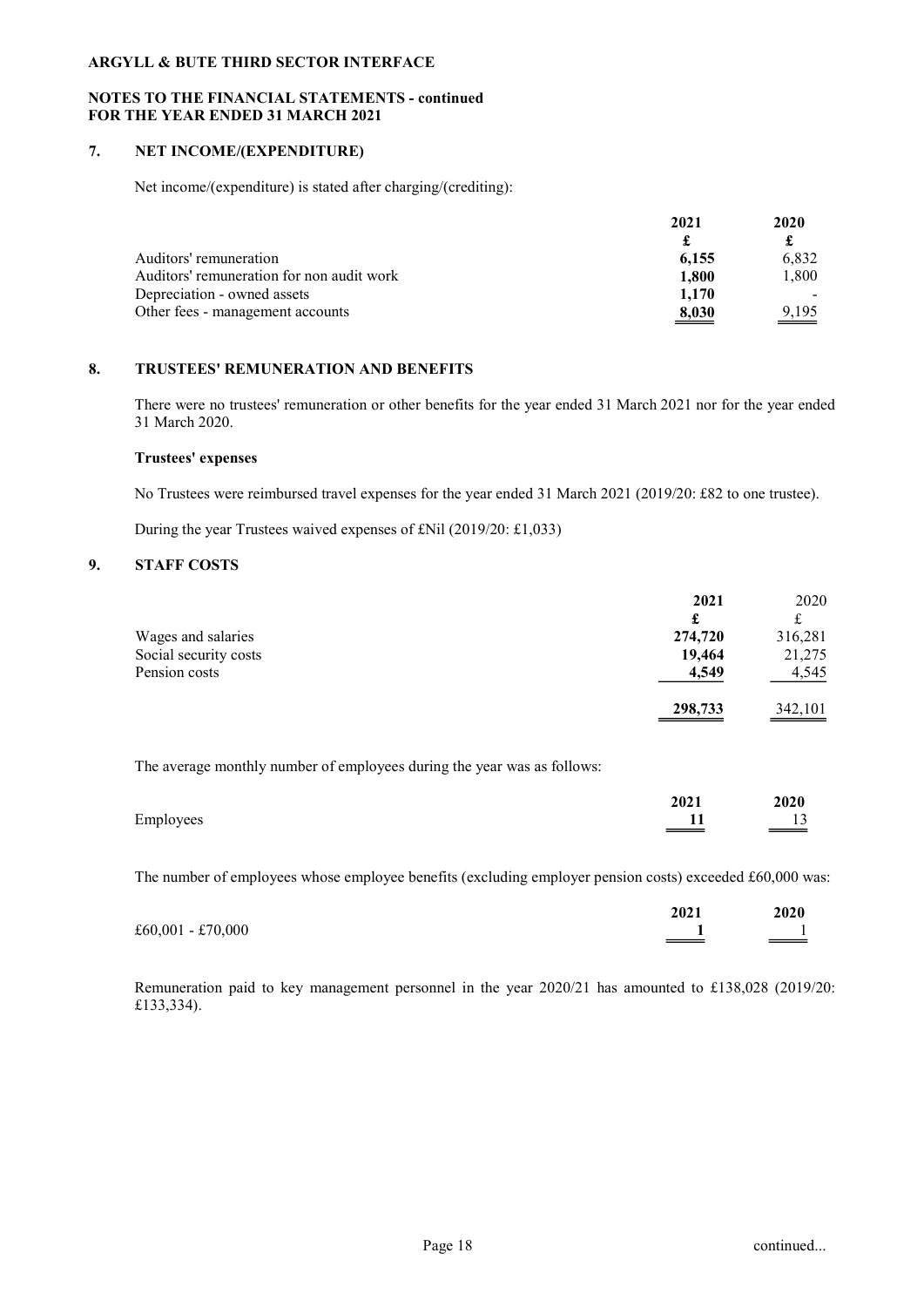## NOTES TO THE FINANCIAL STATEMENTS - continued FOR THE YEAR ENDED 31 MARCH 2021

# 10. COMPARATIVES FOR THE STATEMENT OF FINANCIAL ACTIVITIES

|     |                                        | Unrestricted<br>funds<br>$\pmb{\mathfrak{L}}$ | <b>Restricted</b><br>funds<br>$\pmb{\mathfrak{L}}$ | <b>Total</b><br>funds<br>$\pmb{\mathfrak{L}}$ |
|-----|----------------------------------------|-----------------------------------------------|----------------------------------------------------|-----------------------------------------------|
|     | <b>INCOME FROM</b>                     |                                               |                                                    |                                               |
|     | Donations and legacies                 | 1,000                                         |                                                    | 1,000                                         |
|     | <b>Charitable activities</b>           |                                               |                                                    |                                               |
|     | Charitable projects                    | 314,298                                       | 206,509                                            | 520,807                                       |
|     |                                        |                                               |                                                    |                                               |
|     | <b>Total</b>                           | 315,298                                       | 206,509                                            | 521,807                                       |
|     | <b>EXPENDITURE ON</b>                  |                                               |                                                    |                                               |
|     | Raising funds                          | 889                                           |                                                    | 889                                           |
|     | Direct charitable costs                |                                               |                                                    |                                               |
|     | Charitable projects                    | 251,102                                       | 217,385                                            | 468,487                                       |
|     |                                        |                                               |                                                    |                                               |
|     | <b>Total</b>                           | 251,991                                       | 217,385                                            | 469,376                                       |
|     | NET INCOME/(EXPENDITURE)               | 63,307                                        | (10, 876)                                          | 52,431                                        |
|     | <b>Transfers between funds</b>         | (11, 164)                                     | 11,164                                             |                                               |
|     | Net movement in funds                  | 52,143                                        | 288                                                | 52,431                                        |
|     | <b>RECONCILIATION OF FUNDS</b>         |                                               |                                                    |                                               |
|     | <b>Total funds brought forward</b>     | 302,935                                       | 18,129                                             | 321,064                                       |
|     | <b>TOTAL FUNDS CARRIED FORWARD</b>     | 355,078                                       | 18,417                                             | 373,495                                       |
| 11. | <b>TANGIBLE FIXED ASSETS</b>           |                                               |                                                    |                                               |
|     |                                        |                                               |                                                    | Computer<br>equipment<br>£                    |
|     | <b>COST</b><br>Additions               |                                               |                                                    |                                               |
|     |                                        |                                               |                                                    | 4,680                                         |
|     | <b>DEPRECIATION</b><br>Charge for year |                                               |                                                    | 1,170                                         |
|     |                                        |                                               |                                                    |                                               |

NET BOOK VALUE At 31 March 2021 3,510

At 31 March 2020  $-$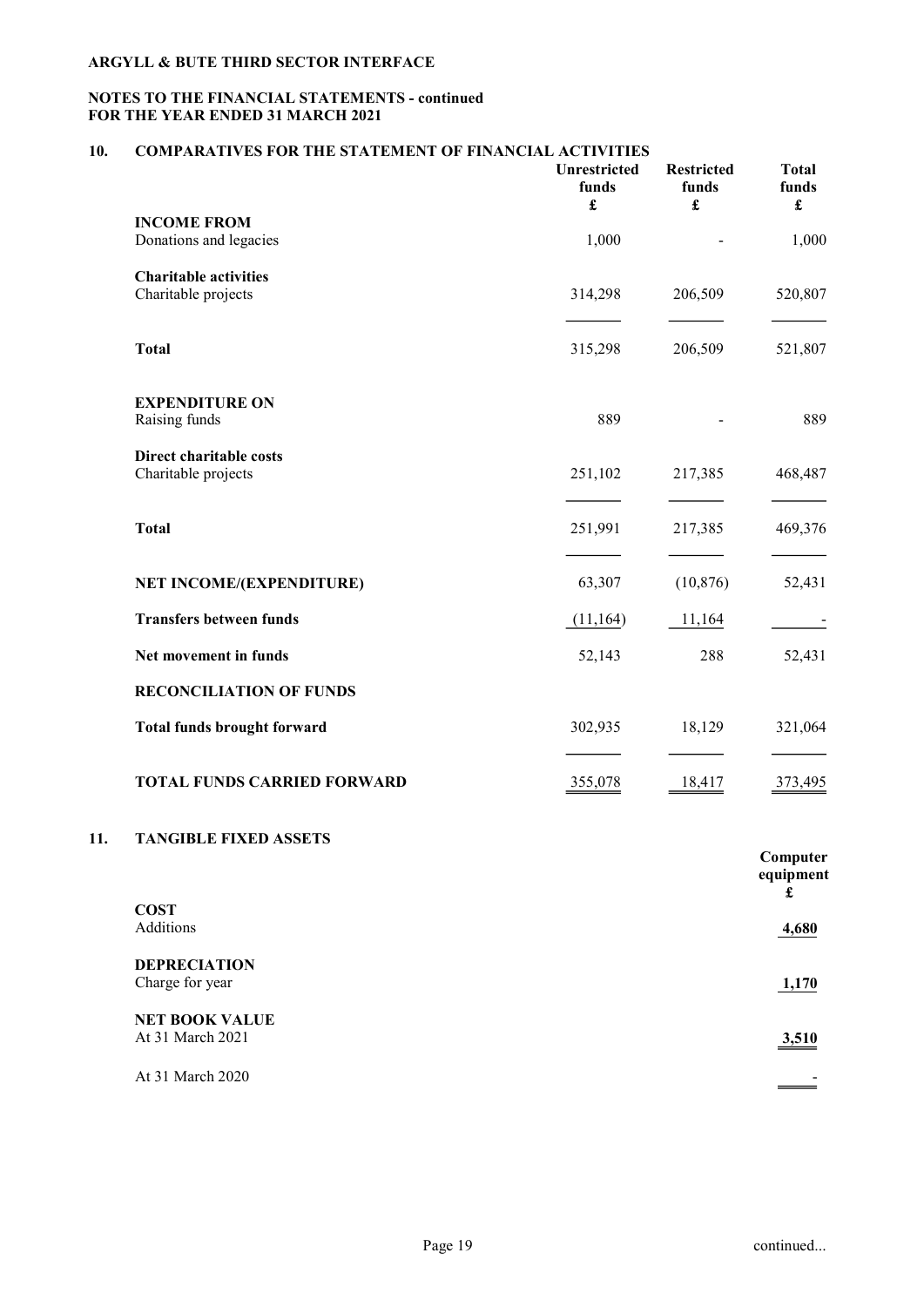### NOTES TO THE FINANCIAL STATEMENTS - continued FOR THE YEAR ENDED 31 MARCH 2021

# 12. DEBTORS: AMOUNTS FALLING DUE WITHIN ONE YEAR

|                                | 2021            | 2020               |
|--------------------------------|-----------------|--------------------|
|                                |                 |                    |
| Prepayments and accrued income | 2,263<br>______ | $\frac{26,750}{2}$ |

## 13. CREDITORS: AMOUNTS FALLING DUE WITHIN ONE YEAR

|                                 | 2021   | 2020   |
|---------------------------------|--------|--------|
|                                 | £      | £      |
| Trade creditors                 | 8,333  | 2,366  |
| Social security and other taxes | 8,796  | 5,933  |
| Other creditors                 | 47,724 |        |
| Accruals and deferred income    | 13,424 | 16,663 |
|                                 | 78,277 | 24,962 |

### 14. LEASING AGREEMENTS

Minimum lease payments under non-cancellable operating leases fall due as follows:

|                            | 2021   | 2020   |
|----------------------------|--------|--------|
|                            |        |        |
| Within one year            | 9.443  | 11,151 |
| Between one and five years | 6,300  | 17,743 |
|                            | 15,743 | 28,894 |

### 15. ANALYSIS OF NET ASSETS BETWEEN FUNDS

|                     | <b>Unrestricted</b><br>funds | <b>Restricted</b><br>funds | 2021<br><b>Total</b><br>funds | 2020<br><b>Total</b><br>funds |
|---------------------|------------------------------|----------------------------|-------------------------------|-------------------------------|
|                     | £                            | £                          | £                             |                               |
| Fixed assets        | 3,510                        | $\overline{\phantom{0}}$   | 3,510                         |                               |
| Current assets      | 571,595                      | 47,724                     | 619,319                       | 398,457                       |
| Current liabilities | (30, 553)                    | (47, 724)                  | (78, 277)                     | (24, 962)                     |
|                     | 544,552                      |                            | 544,552                       | 373,495                       |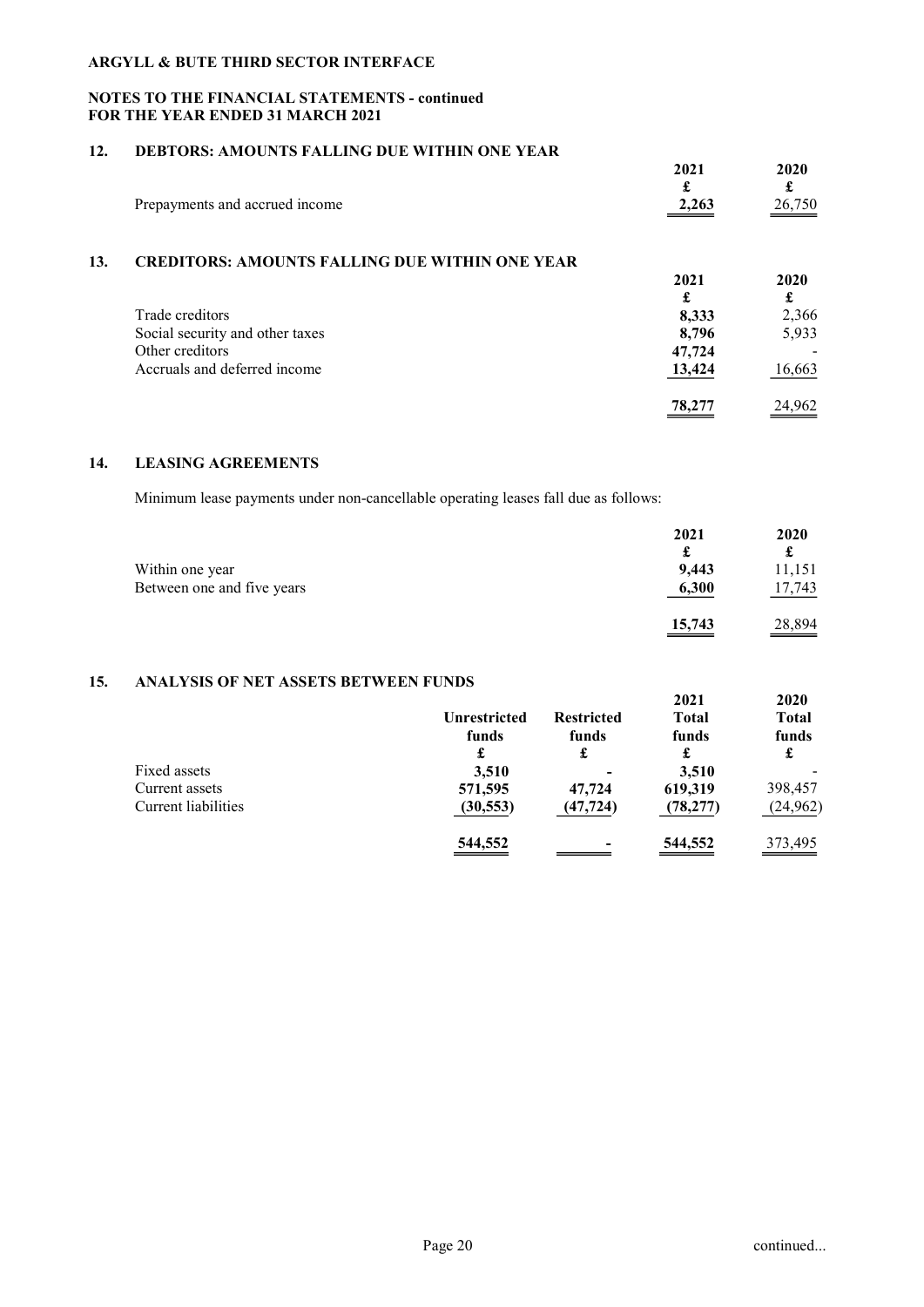## NOTES TO THE FINANCIAL STATEMENTS - continued FOR THE YEAR ENDED 31 MARCH 2021

# 16. MOVEMENT IN FUNDS

|                           | At $1/4/20$<br>£ | <b>Net</b><br>movement<br>in funds<br>£ | <b>Transfers</b><br><b>between</b><br>funds<br>£ | At<br>31/3/21<br>£ |
|---------------------------|------------------|-----------------------------------------|--------------------------------------------------|--------------------|
| <b>Unrestricted funds</b> |                  |                                         |                                                  |                    |
| General fund              | 315,078          | 190,644                                 | (139,680)                                        | 366,042            |
| <b>Fixed Assets</b>       |                  | (1,170)                                 | 4,680                                            | 3,510              |
| <b>Business Plan</b>      | 40,000           |                                         | (40,000)                                         |                    |
| <b>TSI</b> Strategy       |                  |                                         | 175,000                                          | 175,000            |
| <b>Restricted funds</b>   | 355,078          | 189,474                                 |                                                  | 544,552            |
| 1000 Voices               | 18,417           | (18, 417)                               |                                                  |                    |
|                           |                  |                                         |                                                  |                    |
| <b>TOTAL FUNDS</b>        | 373,495          | 171,057                                 |                                                  | 544,552            |

Net movement in funds, included in the above are as follows:

|                           | Incoming<br>resources | <b>Resources</b><br>expended | Movement<br>in funds |
|---------------------------|-----------------------|------------------------------|----------------------|
|                           | £                     | £                            | £                    |
| <b>Unrestricted funds</b> |                       |                              |                      |
| General fund              | 420,341               | (229,697)                    | 190,644              |
| <b>Fixed Assets</b>       |                       | (1,170)                      | (1,170)              |
|                           | 420,341               | (230, 867)                   | 189,474              |
| <b>Restricted funds</b>   |                       |                              |                      |
| 1000 Voices               | 207,830               | (226, 247)                   | (18, 417)            |
|                           |                       |                              |                      |
| <b>TOTAL FUNDS</b>        | 628,171               | (457, 114)                   | 171,057              |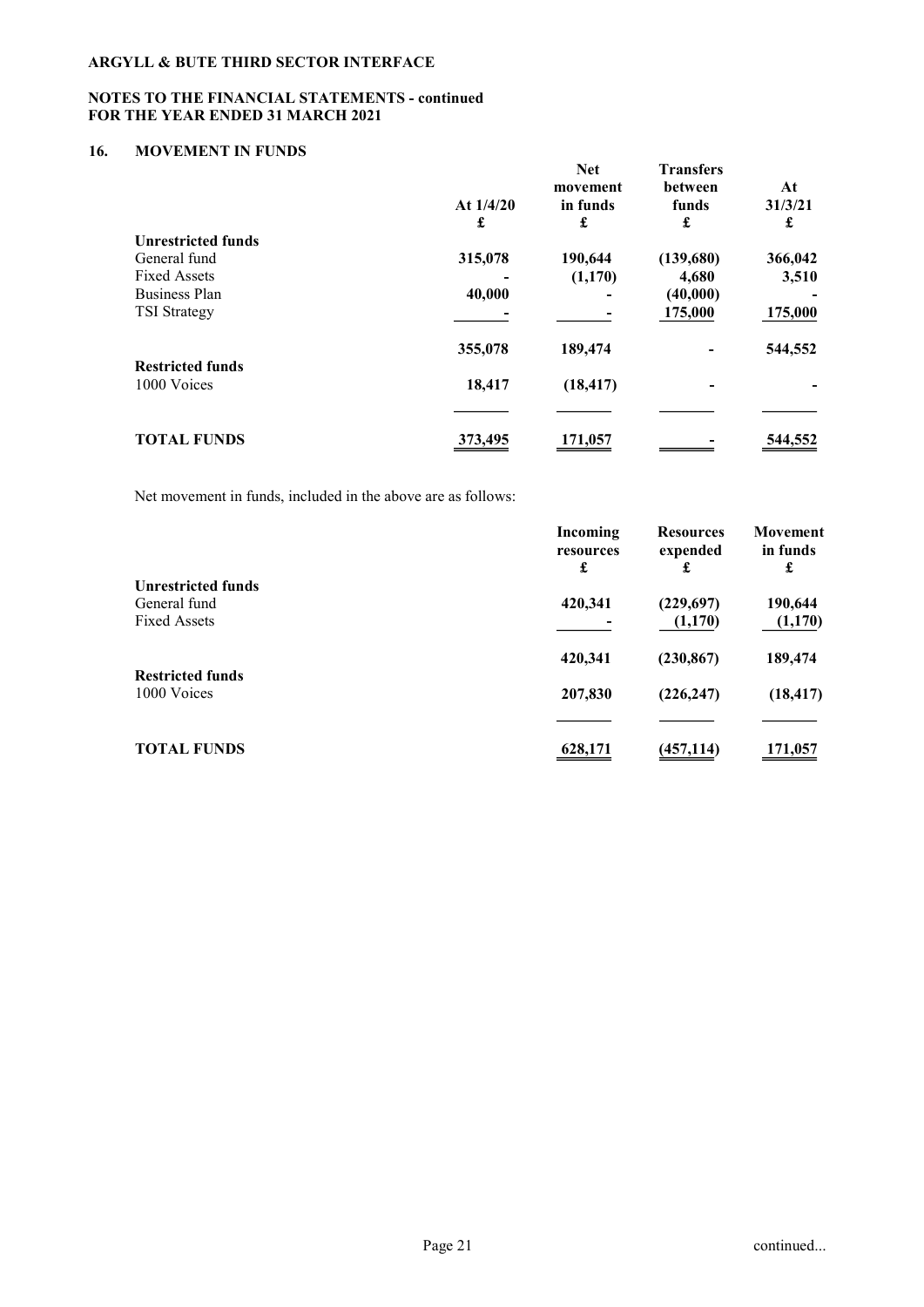### NOTES TO THE FINANCIAL STATEMENTS - continued FOR THE YEAR ENDED 31 MARCH 2021

#### 16. MOVEMENT IN FUNDS - continued

#### Comparatives for movement in funds

|                           | At $1/4/19$<br>£ | <b>Net</b><br>movement<br>in funds<br>£ | <b>Transfers</b><br>between<br>funds<br>£ | At<br>31/3/20<br>£ |
|---------------------------|------------------|-----------------------------------------|-------------------------------------------|--------------------|
| <b>Unrestricted funds</b> |                  |                                         |                                           |                    |
| General fund              | 112,935          | 63,307                                  | 138,836                                   | 315,078            |
| <b>Business Plan</b>      | 40,000           |                                         |                                           | 40,000             |
| <b>TSI Strategy</b>       | 150,000          |                                         | (150,000)                                 |                    |
|                           | 302,935          | 63,307                                  | (11, 164)                                 | 355,078            |
| <b>Restricted funds</b>   |                  |                                         |                                           |                    |
| SDS Choices               | 1,676            | (1,676)                                 |                                           |                    |
| 1000 Voices               | 15,392           | 3,025                                   |                                           | 18,417             |
| Gerriactivity             | 892              | (892)                                   |                                           |                    |
| ADP Papa                  |                  | (11,164)                                | 11,164                                    |                    |
| Rosneath Peninsula        | 169              | (169)                                   |                                           |                    |
|                           | 18,129           | (10, 876)                               | 11,164                                    | 18,417             |
| <b>TOTAL FUNDS</b>        | 321,064          | 52,431                                  |                                           | 373,495            |

Comparative net movement in funds, included in the above are as follows:

|                           | Incoming<br>resources<br>£ | <b>Resources</b><br>expended<br>£ | Movement<br>in funds<br>£ |
|---------------------------|----------------------------|-----------------------------------|---------------------------|
| <b>Unrestricted funds</b> |                            |                                   |                           |
| General fund              | 315,298                    | (251,991)                         | 63,307                    |
| <b>Restricted funds</b>   |                            |                                   |                           |
| <b>SDS</b> Choices        |                            | (1,676)                           | (1,676)                   |
| 1000 Voices               | 206,509                    | (203, 484)                        | 3,025                     |
| Gerriactivity             |                            | (892)                             | (892)                     |
| ADP Papa                  |                            | (11, 164)                         | (11, 164)                 |
| Rosneath Peninsula        |                            | (169)                             | (169)                     |
|                           | 206,509                    | (217, 385)                        | (10, 876)                 |
| <b>TOTAL FUNDS</b>        | 521,807                    | (469, 376)                        | 52,431                    |

#### The nature and purpose of the various unrestricted funds are as follows:

The unrestricted funds are available to be spent for any purposes of the charity.

The trustees have designated funds as follows:

The Fixed Assets fund represents the amount tied up in the assets.

The TSI strategy funds represents an amount to invest in the further development and implementation of the TSI's strategy which is to further invest in the training, capacity and voice of the third sector. This will include a new database, website and more staff to better support charities and community groups as they seek to develop, rebuild, adjust and recover following the ongoing Covid-19 pandemic.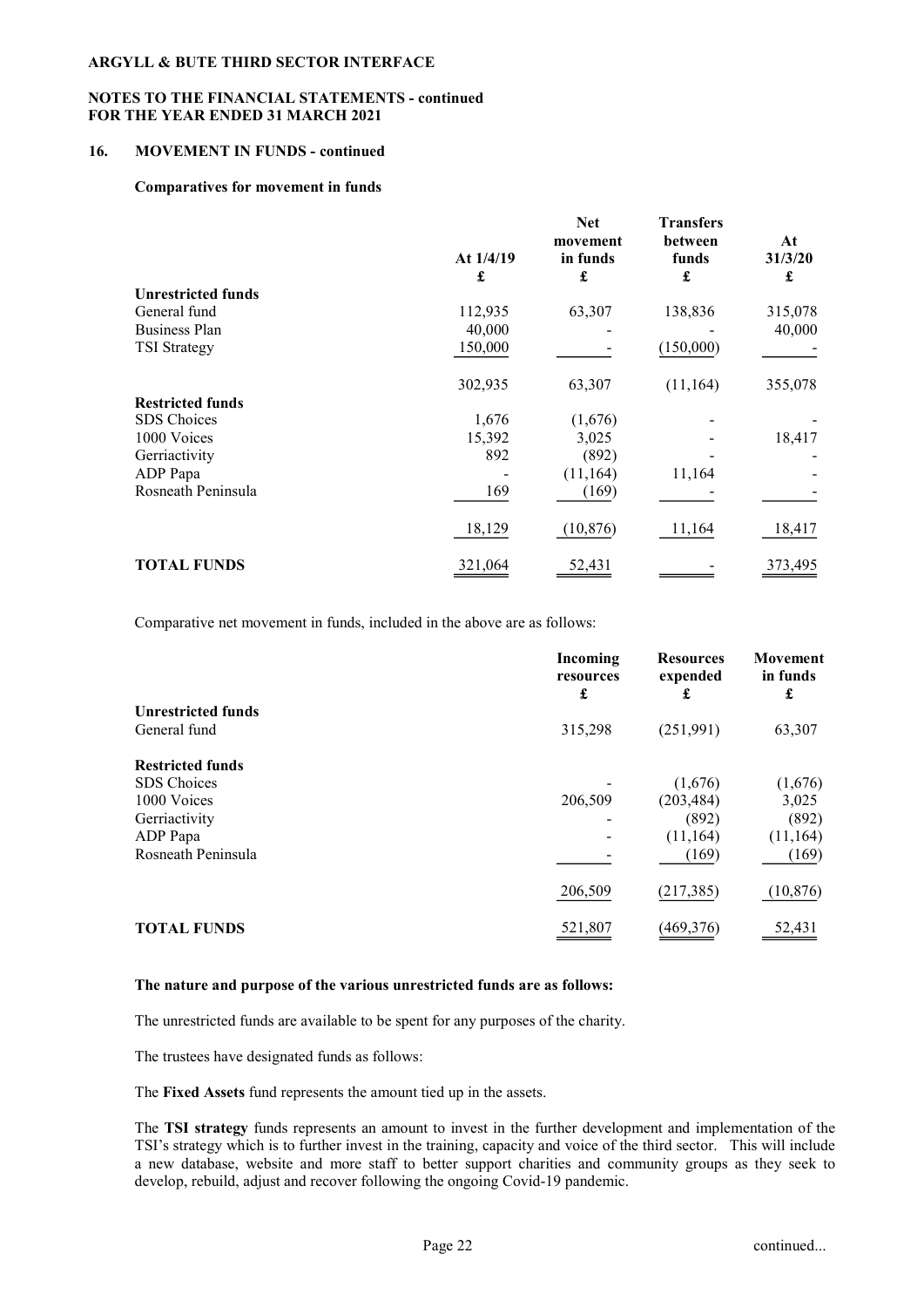### NOTES TO THE FINANCIAL STATEMENTS - continued FOR THE YEAR ENDED 31 MARCH 2021

### 16. MOVEMENT IN FUNDS - continued

#### The nature and purpose of the various restricted funds are as follows:

1000 Voices - To provide a range of support, linked to community networks, including: volunteer support to remote and rural communities, local activities and opportunities for social interaction, practical support at home, community transport to connect people and communities to social activities and services supported opportunities to be involved in the planning of services. It should be noted that 1000 Voices as a project ended on 31st March 2021 following successful completion of five years delivery.

### 17. RELATED PARTY DISCLOSURES

There were no related party transactions for the year ended 31 March 2020 other than the trustees' expenses reimbursed, detailed at note 8.

### 18. FRC ETHICAL STANDARD - PROVISIONS AVAILABLE FOR SMALL ENTITIES

In common with many other businesses of our size and nature we use our auditors to prepare and submit returns to the tax authorities and assist with the preparation of the financial statements.